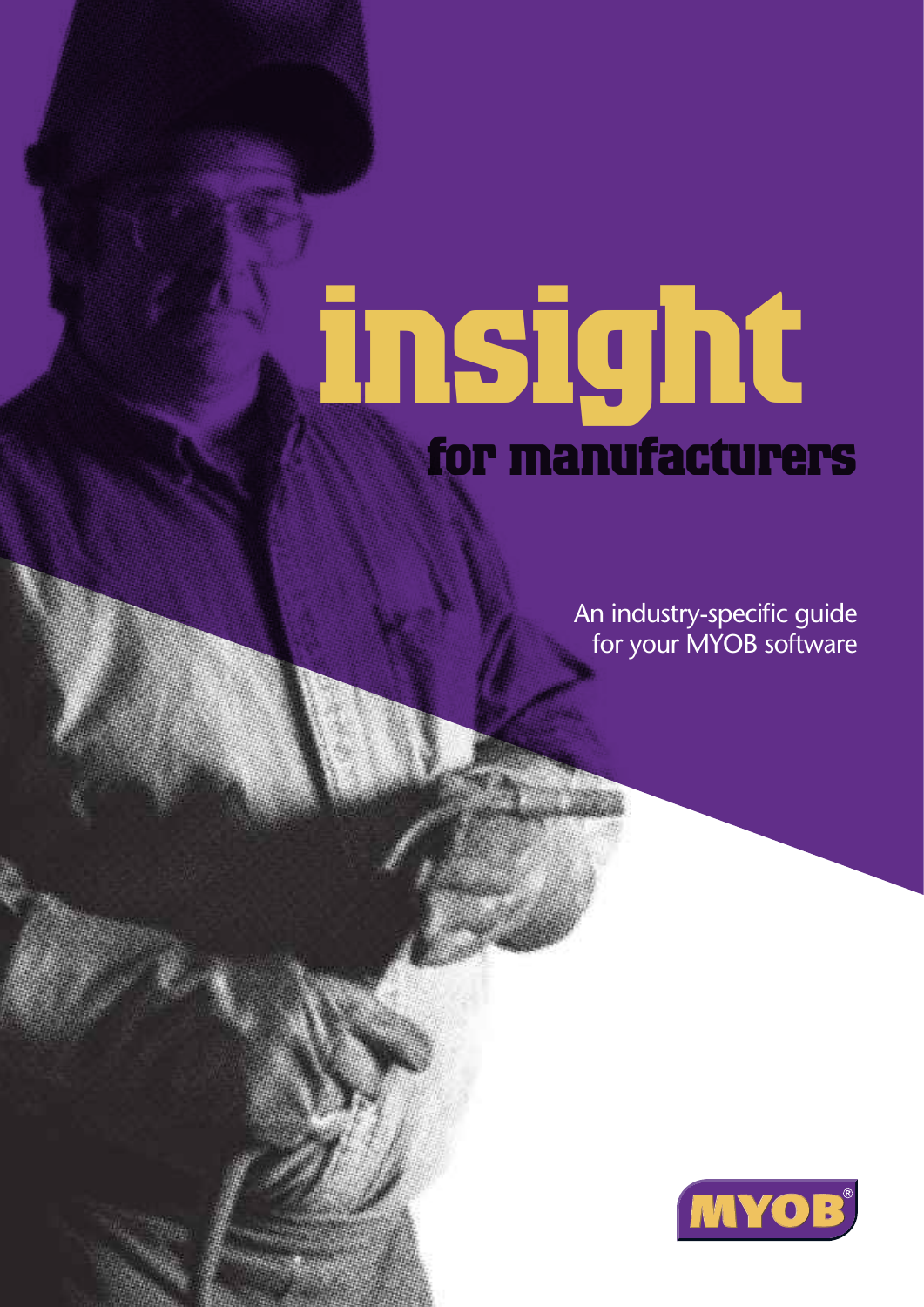### **contents**

| <b>Introduction</b>                                       | 3  |
|-----------------------------------------------------------|----|
| <b>Choosing your MYOB software</b>                        | 4  |
| <b>Understanding the essentials</b>                       | 5  |
| Creating your accounts list                               | 5  |
| Reviewing your accounts list                              | 5  |
| Checking your preferences                                 | 6  |
| Setting up opening balances                               | 6  |
| Getting ready to go                                       | 6  |
| <b>Communicating with customers</b>                       | 7  |
| Creating sales                                            | 7  |
| Dealing with cash sales                                   | 7  |
| Including additional information on your sales            | 7  |
| Changing the layout of your printed sale                  | 8  |
| Providing different payment options for<br>your customers | 9  |
| Entering sales orders                                     | 9  |
| Processing sales orders and finalising sales              | 9  |
| Recording backorders                                      | 10 |
| <b>Case Study</b>                                         | 11 |
| <b>Dealing with expenses</b>                              | 12 |
| Recording expenses                                        | 12 |
| Recording a supplier invoice                              | 13 |
| Placing supplier orders                                   | 13 |
| Paying suppliers electronically                           | 14 |
| Analysing how much you owe                                | 14 |
| <b>Recording other types of expenses</b>                  | 15 |
| Dealing with credit cards                                 | 15 |
| Organising petty cash (if you have a<br>petty cash tin)   | 16 |
| Organising petty cash (if you have                        |    |
| a wallet full of receipts)                                | 16 |
| <b>Case Study</b>                                         | 17 |
| <b>Setting up inventory</b>                               | 18 |
| Creating a new item                                       | 18 |
| Setting up item buying details                            | 19 |
| Setting up item selling details                           | 19 |
| Setting up raw materials                                  | 20 |
| Setting up items that you sell but don't buy              | 20 |
| Setting up one-off custom items                           | 21 |
| Creating product groups and categories                    | 21 |
| Selecting items by name or by number                      | 22 |
|                                                           |    |

| <b>Case study</b>                                                                                                                                                                              | 23                         |
|------------------------------------------------------------------------------------------------------------------------------------------------------------------------------------------------|----------------------------|
| <b>Creating assemblies and auto-builds</b><br>Creating sub sub assemblies<br>Showing groups of items on sales invoices<br>Costing finished items                                               | 24<br>24<br>24<br>25       |
| <b>Managing your inventory</b><br>Analysing stock levels<br>Tracking stock in more than one location<br>Printing production job sheets                                                         | 26<br>26<br>26<br>28       |
| <b>Inventory adjustments and transfers</b><br>Adjusting for missing or damaged stock<br>Adjusting the unit costs of inventory items<br>Creating credit notes when inventory<br>returns to zero | 29<br>29<br>29<br>30       |
| Journaling stocktake totals when you<br>don't use inventory<br>Incorporating the cost of labour into<br>item costs<br>Incorporating freight into item costs                                    | 30<br>31<br>31             |
| <b>Pricing</b><br>Calculating average and last cost<br>Setting up multiple selling prices<br><b>Updating prices</b><br>Analysing profit on each stock line                                     | 32<br>32<br>32<br>33<br>33 |
| Analysing your profitability<br>Analysing profitability by accounts<br>Analysing profitability by jobs or cost centres<br>Analysing profitability by category or location                      | 34<br>34<br>34<br>35       |
| <b>Understanding GST</b><br>Recording GST<br>Deciding what GST codes you need<br>Deciding what codes to use when                                                                               | 36<br>36<br>36<br>37       |

In creating this document, MYOB gratefully acknowledges use of material from Making the Most of MYOB business software, 6th edition, by Veechi Curtis, published by Woodslane Pty Ltd, 2004.

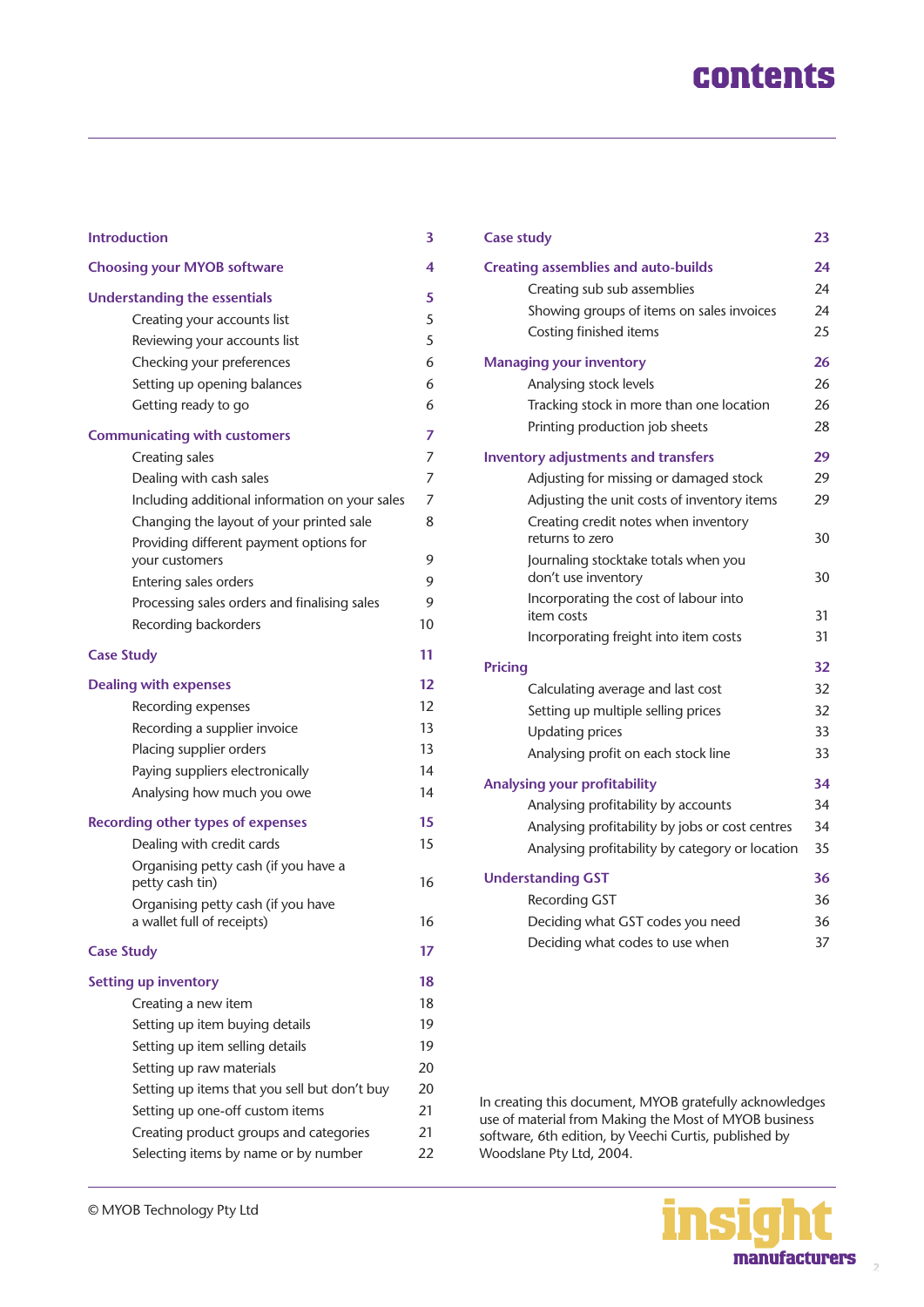### **Introduction**

<span id="page-2-0"></span>An efficient and robust accounting system is vitally important for manufacturers. Cost margins, stock control and product development are central to business success, as margins are often small and changes in customer demand frequent. Even the smallest manufacturer usually encounters relatively complex situations, such as costing finished goods, calculating overheads and selling at different price levels.

Fortunately, MYOB software offers a range of practical and versatile products for most small to medium-sized manufacturers, streamlining stock control, financial reporting and tax management so that complex tasks become as simple as possible. In this guide, you'll find lots of ideas and tips on the best way to set up MYOB software, all written with manufacturing specifically in mind.

If you are a wholesaler as well as a manufacturer, you'll find additional information in *MYOB Software for Wholesalers*. If you import or export goods overseas, then refer also to *MYOB Software for Exporters and Importers*.

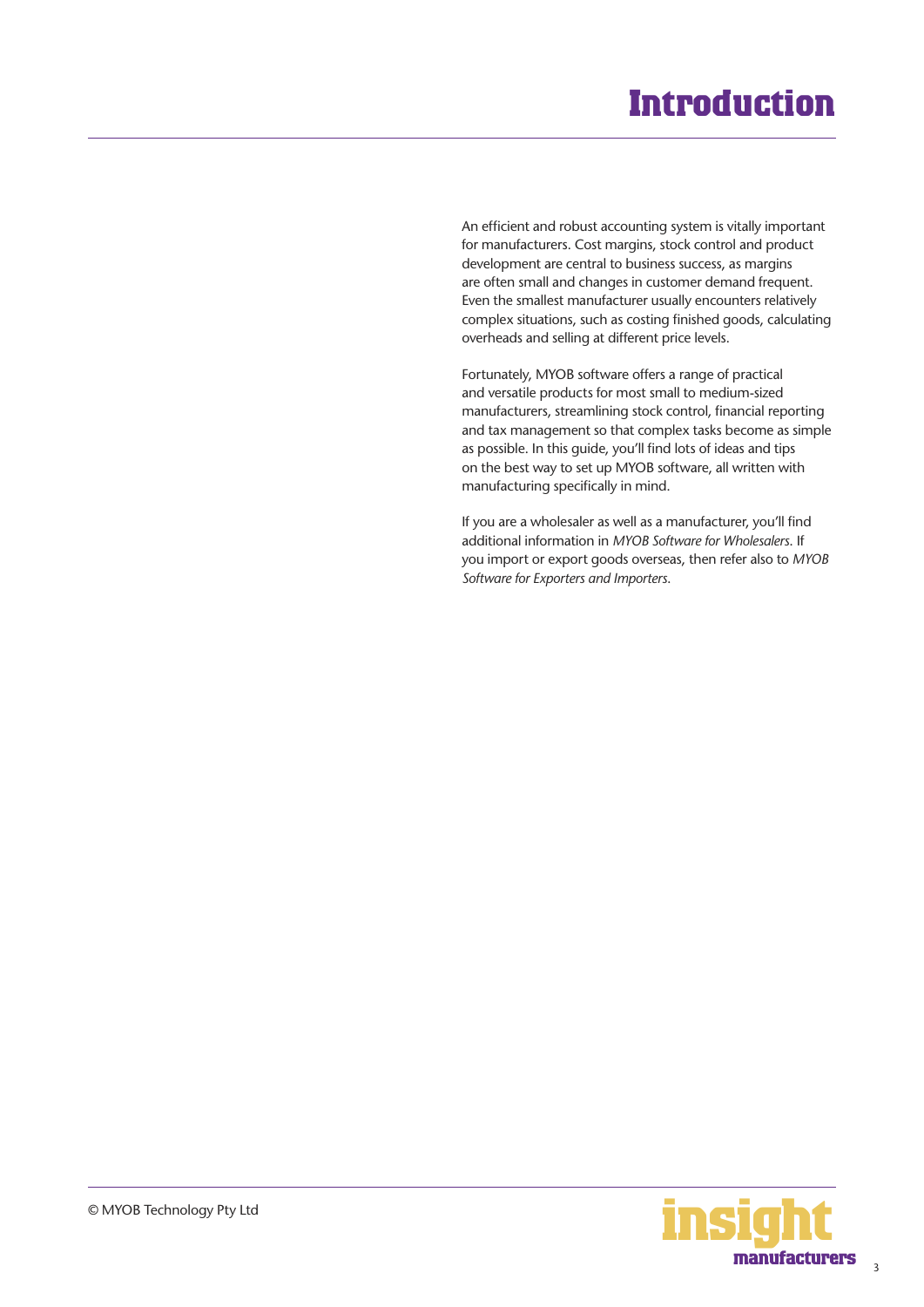## <span id="page-3-0"></span>**Choosing your MYOB software**

For very small manufacturers, such as craftspeople, artists and cottage industries, it may be enough to simply record your receipts and expenses. In this case, MYOB BusinessBasics (for Windows) or MYOB FirstEdge (for Macs) will probably be your best bet.

If you have want to keep track of items you buy and sell, then MYOB Accounting provides an all-round solution perfect for many small businesses. However, if you have employees, then MYOB Accounting Plus is the way to go as it includes full payroll management.

If you need to have more than one person working in your accounting system at a time (perhaps one person invoicing and another doing the books), then MYOB Premier (for Windows) or MYOB AccountEdge (for Macs) provide the most suitable solution, as both these products provide multi-user capability (both these products include payroll management as standard).

Whichever product you choose, if you want to upgrade to another product that's further up the family tree, you can do so at any time. You don't need to buy the new software from scratch; you simply pay an upgrade price.

For more information about these MYOB products, simply visit **www.myob.com.au** .



4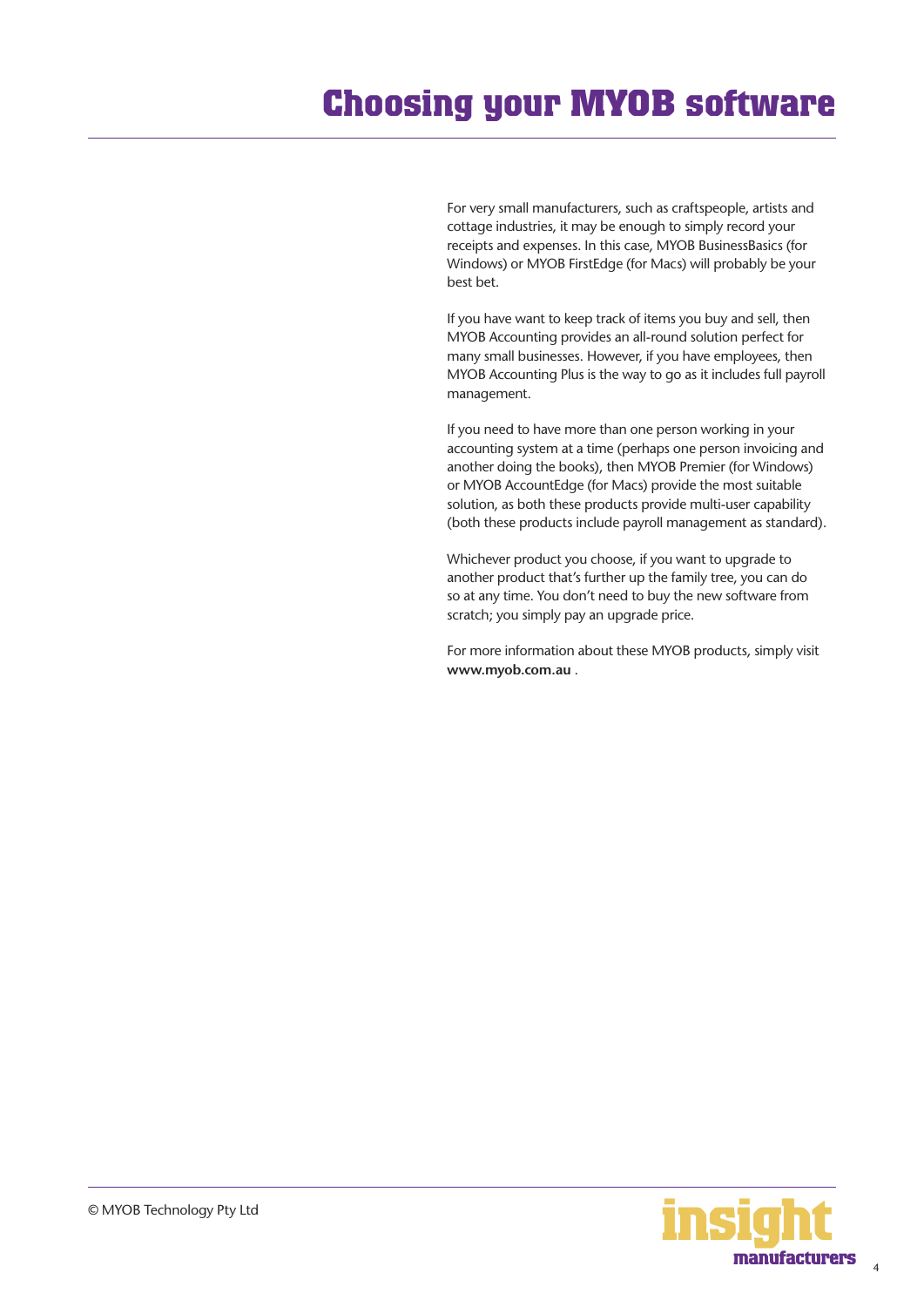<span id="page-4-0"></span>The following five steps are a brief guide to getting started, highlighting important information specific to manufacturers.

#### **Creating your accounts list**

When you create the company file for your business, the New Company File Assistant asks you to **Build Your Accounts List**, giving you the option of starting with a standard list. The best choice is to select **Other** as your **Industry Classification**, and **Manufacturing Business** as your type of business. This template provides a sample list of accounts and makes a good starting point. Don't worry if you can't find an accounts list that is perfect - you can add, change or delete as many accounts as you like.

#### **Reviewing your accounts list**

Before entering your opening balances, you need to adapt your accounts list so that it suits the unique needs of your business.

Your accounts list is a list of categories to which you allocate all transactions. There are eight major account categories (or, for MYOB BusinessBasics and MYOB FirstEdge, there are six categories).

| <b>Account Category</b> | What it means                                                                                                                                                                                                                                                               |
|-------------------------|-----------------------------------------------------------------------------------------------------------------------------------------------------------------------------------------------------------------------------------------------------------------------------|
| Assets                  | Things you own, or that people owe you. Includes bank accounts, outstanding customer<br>accounts and new equipment.<br>Asset account numbers start with 1.                                                                                                                  |
| <b>Liabilities</b>      | What you owe to other people. Includes loans, taxes payable, and outstanding supplier<br>accounts.<br>Liability account numbers start with 2.                                                                                                                               |
| Equity                  | This is the profit or loss your business has made since its inception. Examples of equity<br>accounts include retained profits, partners' drawings, or capital contributions.<br>Equity account numbers start with 3.                                                       |
| Income                  | Money in! Everything you invoice to your customers.<br>Income account numbers start with 4.                                                                                                                                                                                 |
| Cost of sales           | Cost of sales are the goods you buy for resale plus any direct costs, such as freight or<br>commissions.<br>Cost of sales account numbers start with 5.                                                                                                                     |
| Expenses                | Overheads. The day-to-day running costs of your business. Includes wages, electricity,<br>repairs, telephone, and so on.<br>Expense account numbers start with 6.                                                                                                           |
| Other Income            | Extraordinary income that is not part of normal operations. Could include compensation<br>income, capital gains or interest income.<br>Other Income account numbers start with 8.<br>This account category is not available in MYOB BusinessBasics or MYOB FirstEdge.       |
| <b>Other Expenses</b>   | Extraordinary expenses that are not part of normal operations. Could include lawsuit<br>expenses, capital losses, or fire damage costs.<br>Other Expenses account numbers start with 9.<br>This account category is not available in MYOB BusinessBasics or MYOB FirstEdge. |

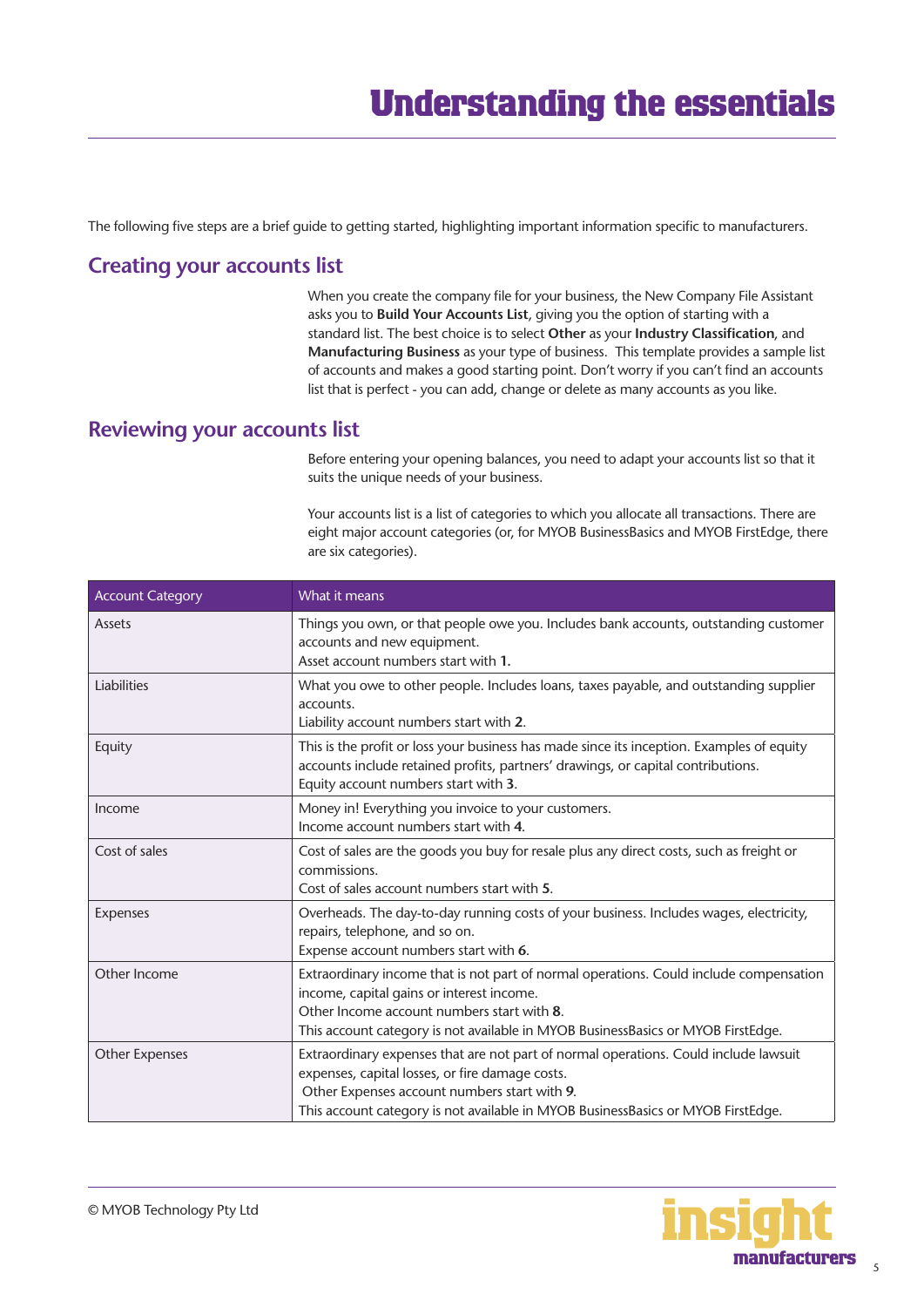#### <span id="page-5-0"></span>**Checking your preferences**

You can customise your MYOB software so that it works for your business the way you want it to. You can do everything from changing the appearance of your windows, to automatically requesting a backup prompt each time you quit the program. It all happens via the **Preferences** window.

To review your preferences, go to the **Setup** menu, choose **Preferences** and explore the **System, Windows, Reports & Forms, Banking, Sales, Purchases** and **Security** tabs. Remember—your choice of preferences does not commit you to this for ever and ever, for you can change your preferences at any time.

#### **Setting up opening balances**

To enter opening account balances, go to the **Setup** menu, choose **Balances**, and then choose **Account Opening Balances**.

To enter opening balances for outstanding customer accounts, go to the **Setup** menu, choose **Balances** and then choose **Customer Opening Balances.**

To enter opening balances for outstanding supplier accounts, go to the **Setup** menu, choose **Balances** and then choose **Supplier Opening Balances**.

To get up and running, you only need to enter opening balances for a few accounts. Bare essentials will probably include your bank account and any customer accounts outstanding. Your opening account figures won't balance, but this out of balance amount simply goes to the Historical Balancing account. You or your accountant can fix this later.

#### **Getting ready to go**

Before you start entering transactions, work out how you intend to back up your company file. If your file is going to contain very few transactions, you may be able to fit your backup onto floppy disk. Otherwise, you'll need to have a CD burner or a zip drive.

You might have been lucky so far, but nobody can guarantee continued immunity to power surges, theft, fire or hard disk failure. If you don't organise a system now, you'll probably forget about it until it's too late—and then you'll be sorry.

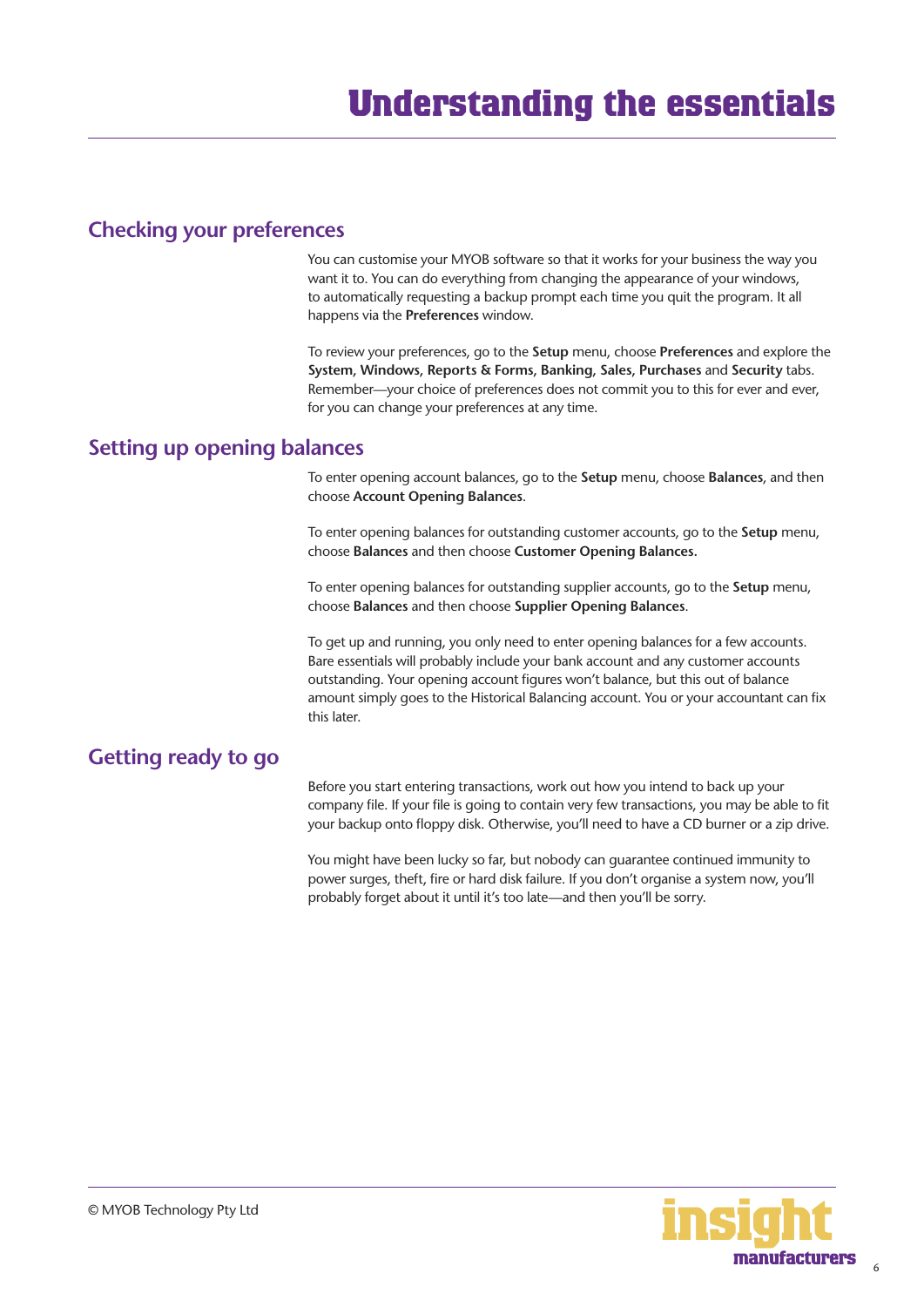The most elementary part of communicating with your customers has to be your sales invoices. Not only do your invoices need to be clear and easy to understand, but they need to look good too, creating a positive impression every time. Fortunately, MYOB software makes creating and printing invoices as simple as pie.

#### <span id="page-6-0"></span>**Creating sales**

To create your first customer invoice, go to the **Sales** command centre and click **Enter Sales**. Next, click Layout to choose the most appropriate invoice format. There are three main invoice layouts: **Service, Item** and **Professional**.

The best invoice format for manufacturers is usually an Item invoice, a typical one of which is shown below. Don't worry if this invoice layout includes unnecessary columns, such as the **Backorder** column or the **Job** column, as you can customise your printed invoice so that these don't print.

**A standard item sale**

#### **Dealing with cash sales**

If you give invoices to all your customers, but don't want to bother setting up a new card for one-off customers and cash sales, the easiest solution is to create a new customer called 'Cash Sales'.

|                     | at it. Terms branch                                              | Twell D. Wilston 20-design |                | <b>Tachet</b> |
|---------------------|------------------------------------------------------------------|----------------------------|----------------|---------------|
| an Ala              | The Finan Covening<br>(Driveware Floor)<br>Anadouse Miller (210) | terior & SHISTER<br>图者     |                |               |
|                     |                                                                  | <b>PAY LE</b>              |                |               |
|                     |                                                                  | \$15 OF                    |                |               |
|                     |                                                                  | A61-A                      | <b>MY: 56</b>  |               |
| <b>COMMERCIAL</b>   | Their pair                                                       | details.<br>Franger -      | entra<br>22.50 | <b>WIT</b>    |
| <b>WYA</b>          |                                                                  |                            |                |               |
| <b>Passwell</b> ex- |                                                                  | Tuing Accounts             |                |               |
|                     | <b>ILLUSTRING</b>                                                | witnes                     |                |               |
|                     | <b>Institution</b>                                               | ma Baie                    |                | : Detail:     |
|                     |                                                                  |                            |                |               |

Of course, if you're a small manufacturer (such as a craftsperson or artist), you may not want to issue invoices for any of your sales. Instead, it might make more sense simply to record the total of daily takings, or the amount you bank each week. In this kind of situation, you don't need to use the Sales command centre at all (and you can ignore most of the headings in this part of the guide). Instead, go to the Banking command centre, click **Bank Register** and select **Receive Money** as your transaction type. Record one transaction for your total daily or weekly takings.

#### **Including additional information on your sales**

Manufacturers often confront complex situations that are unique to their business and for this reason, require special formats or information on their sales. You'll find that MYOB software has a standard invoice format that is surprisingly flexible; all you need is a little forethought and creativity. The following examples give you an idea of how versatile this format can be (these examples do not apply to MYOB BusinessBasics or MYOB FirstEdge).

• You may need to print your customer's item code, as well as your own item code, on every sale. Simply enter the customer's item code in the **Custom List** field (found

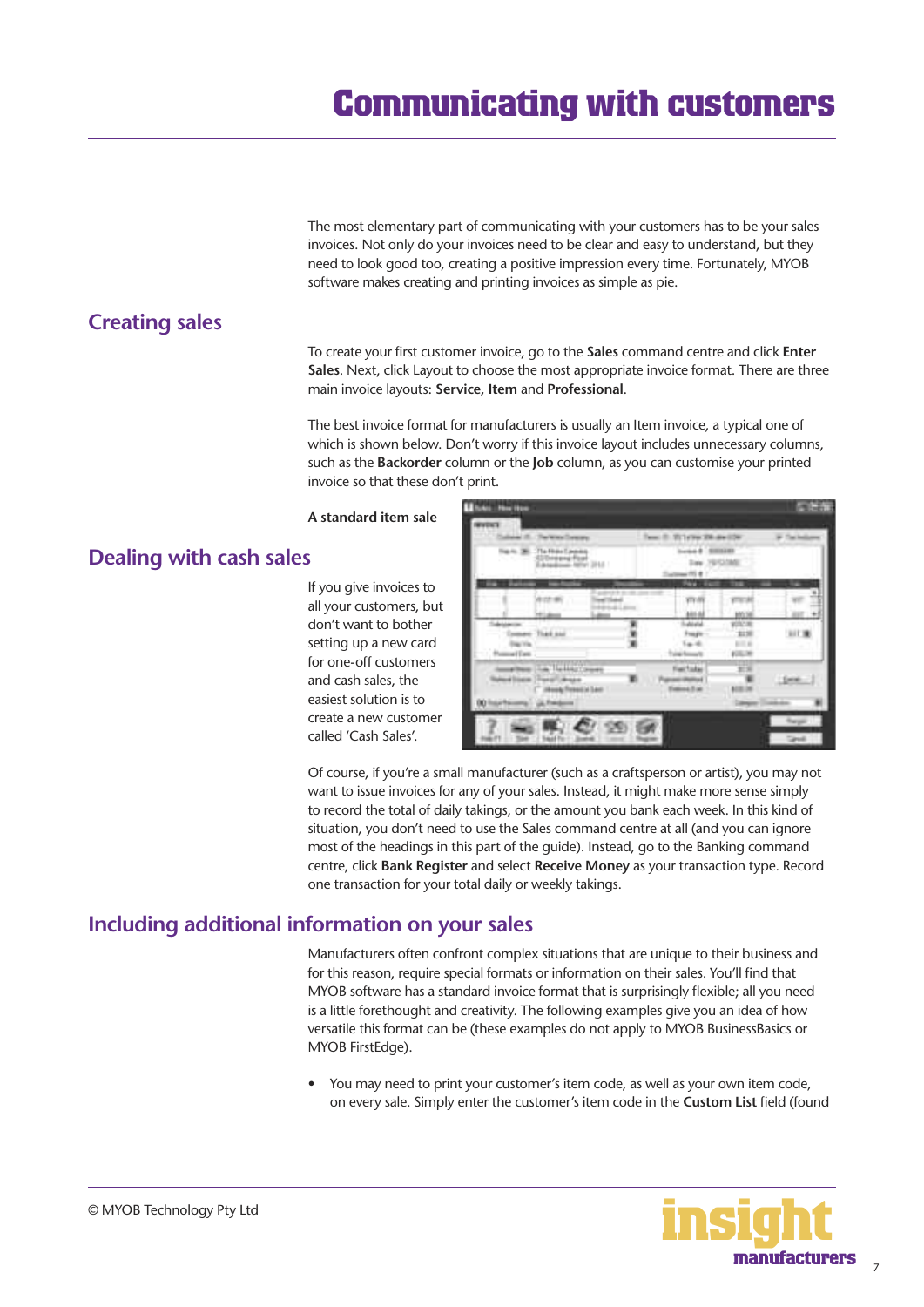<span id="page-7-0"></span>under the **Item Details** tab of every item) and then customise your invoice layout so that this information prints on every sale.

- You may need to print additional item information, such as colour, size or model type. Again, you can take advantage of **Custom Fields** and **Custom Lists** (found under the **Item Details** tab of every item) and you can customise your invoice layout so that this information prints on every sale.
- You may use salespeople to make your sales. Simply complete the **Salesperson** field at the time you create the sale to print their name on the customer invoice. (Even better, later you will be able to generate commission reports from your Sales reports menu.)
- You may offer different prices to different customers, depending on their location or how much they buy from you. MYOB Premier and MYOB AccountEdge offer the facility for up to six different levels of pricing for a single item, with five quantity breaks for each level.

#### **Changing the layout of your printed sale**

With all MYOB software, you can customise your invoices or receipts so that they look exactly as you want them to look. You can change the fonts, add your own logo, draw boxes, add comments and much more. All you have to do is go to the **Sales** command centre, click **Print Invoices** and then click **Customise** (refer to MYOB help for more details on customisation commands).

Below is one possible way in which an invoice could be customised.

| You can customise<br>your invoice to look<br>exactly as you want it<br>to look | <b>Tax Invoice</b>       | <b>KSIN ISTAEREAR</b><br>III hartug filmet<br>Roschlouti<br>ed bria | Clearwater Pty. Ltd.                                                                                                                                                                                                         |                                                                                | from Bult                                                                      | Tomas - the title plu tries | 411040                                                           |
|--------------------------------------------------------------------------------|--------------------------|---------------------------------------------------------------------|------------------------------------------------------------------------------------------------------------------------------------------------------------------------------------------------------------------------------|--------------------------------------------------------------------------------|--------------------------------------------------------------------------------|-----------------------------|------------------------------------------------------------------|
|                                                                                |                          | <b>Mig Town Russley</b><br>of Cassetery Story<br>Malaysia Vy Mill   |                                                                                                                                                                                                                              | <b>Skinnigh Address</b><br>Wa'llinn Ball<br>at hersty from<br>Bossend, VV. 000 |                                                                                |                             |                                                                  |
|                                                                                | <b>Eleksiks</b>          | <b>Toyot &amp; Lane</b>                                             | <b>Ikan Hydra</b>                                                                                                                                                                                                            |                                                                                | <b>Tell Friday</b><br>$180 - 436$ T3                                           | <b>Teacond</b><br>×.        | Tilla<br><b>Ban-ADFEL</b>                                        |
|                                                                                | ×<br>t                   | <b>TTI</b><br>110<br>14x<br>$+1.68$<br>16<br>144                    | Toyle Nissan 1 Week Rett<br>State Lease: U Work Box<br>Fishe Assis - Little Basi.<br><b>Tooks Lage - 1 Worth Bark</b><br>Toda Wellam 198406 Reet<br>Visulat Bandi - 1-904 Bani:<br>Change of prints to \$1.1 to 76, month of |                                                                                | 814, 23<br>\$25.35<br>\$11.99<br>\$50.35<br>\$14.00<br>\$11.00<br><b>TH 11</b> |                             | 3111.18<br>9101.76<br>\$150.00<br>\$111.5d<br>\$14.16<br>doz: to |
|                                                                                | Nilvay Rip<br>biomy like | bearing Maline                                                      |                                                                                                                                                                                                                              |                                                                                |                                                                                |                             | \$14.75<br>do cost<br><b>BOAKE</b>                               |
|                                                                                | Hard and                 |                                                                     |                                                                                                                                                                                                                              |                                                                                | Tool Decision C.<br>Axid to Stea                                               |                             | <b>William Rd.</b><br>\$1.00                                     |
|                                                                                |                          |                                                                     |                                                                                                                                                                                                                              |                                                                                | <b>Gréssine Pont</b>                                                           |                             | <b>USK.79</b>                                                    |

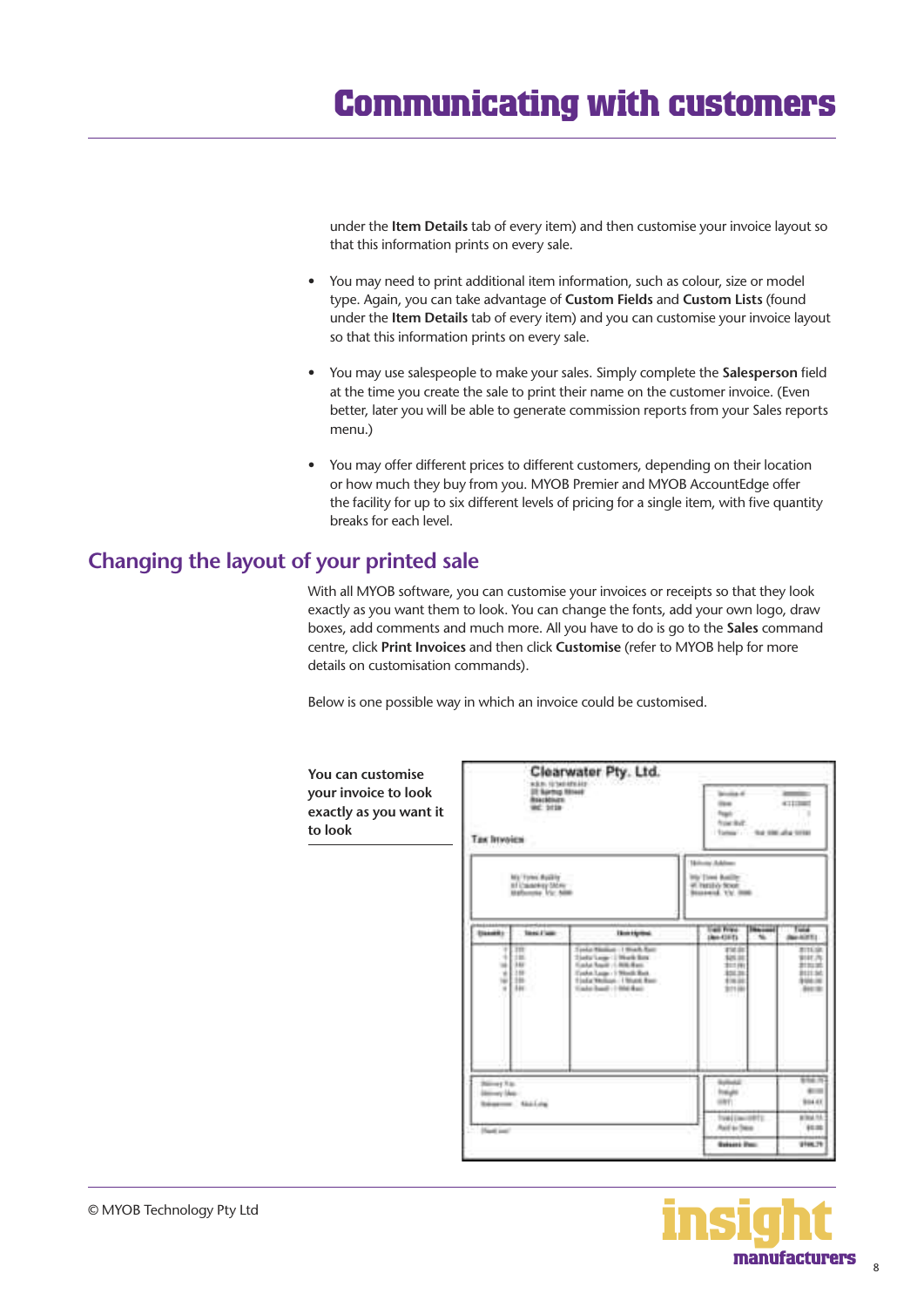#### <span id="page-8-0"></span>**Providing different payment options for your customers**

MYOB Software has a relationship with the Commonwealth Bank, meaning that by subscribing to a special service called MYOB M-Powered® invoices, you can offer your customers the choice of paying invoices by BPAY®, Postbillpay (at all Australia Post outlets) or by credit card over the phone.

The main advantage of this service is that by providing more ways for your customers to pay you (especially if you invoice in advance for security deposits), you'll be paid quicker, not to mention the fact that receiving electronic payments is less time-consuming than receiving cheques. Also, by offering these facilities you will make your business look that much 'bigger' and more professional.

For more information about MYOB M-Powered invoices, and to read the Product Disclosure Statement, visit **www.myob.com.au/m-powered/** .

#### **Entering sales orders**

When customers place orders with you, the best approach is to enter these orders straightaway, so that you can see at a glance the value of all outstanding customer orders as well as the total quantity on order for any individual item. Note that orders are not available in MYOB BusinessBasics and MYOB FirstEdge.

Recording sales orders is easy. Simply go to the Sales command centre, click **Enter Sales** as if you were about to record a normal customer sale, and in the top left corner change the drop box from **Invoice** to **Order**.

You'll find that orders affect neither your financial figures nor your receivables reports. When you're ready to invoice the goods, you can convert orders to sales simply by opening up the initial order (you'll find it under the **Order** tab in your **Sales Register**  or your **To Do List**), changing any amounts or quantities if necessary, and clicking the Invoice button.

#### **Processing sales orders and finalising sales**

Many manufacturers find it works best to finalise sales (by changing the status from **Order** to **Invoice**) on the morning after the sales leave the warehouse. Here's one way of working that you might find practical:

- 1. When a customer places an order, click **Enter Sales** in the **Sales** command centre and enter the order details, selecting **Order** as the status.
- 2. If you need to see what items are currently on order, go to the Analysis menu in the **Command Centre**, click **Inventory**, and look in the **On Order** column.
- 3. When the goods are ready to go out to the customer (which could be several days or weeks after the initial placing of the order), the order is called up, quantities and amounts reviewed, and the date changed to the current date. This order (which has been customised to print as a Tax Invoice) is then printed, along with a delivery docket, and sent to the warehouse for packing.

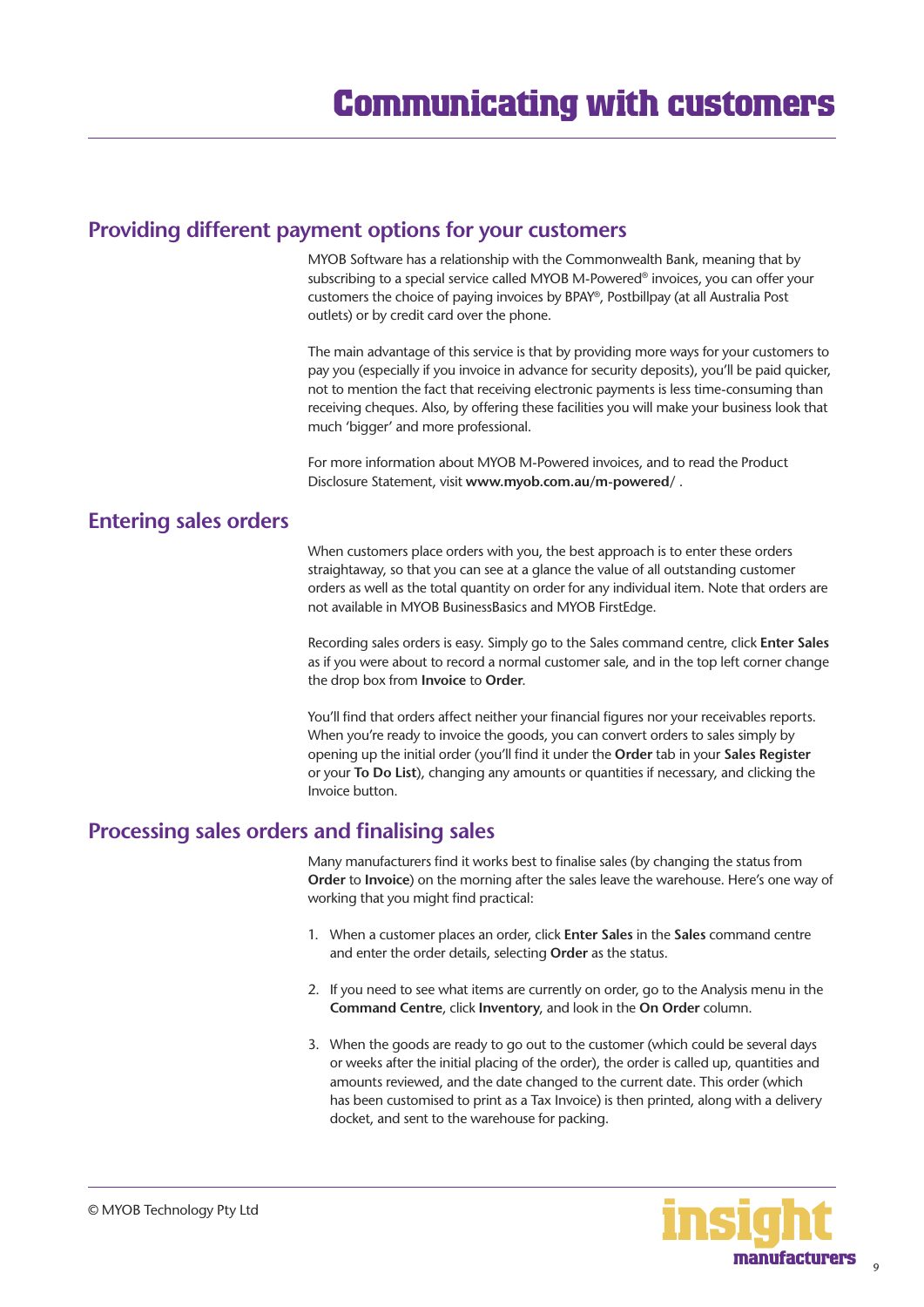- <span id="page-9-0"></span>4. The warehouse refers to the order when packing the goods. If any goods are out of stock or can't be sent that day for some reason, the packer marks changes on the Tax Invoice and the delivery docket. The delivery dockets go out with the goods, the invoices return to the office.
- 5. The next morning in the office, you review the invoices. Invoices without any changes are ready to send to the customers as they stand. Invoices with changes are called up in the system, quantities or items changed as required, and then re-printed.
- 6. Finally, go to the **To Do List**, click the **Orders** tab, and mark all the orders that have just been finalised. Click **Record as Actual** to finalise these orders, changing them into sales.

**Look up all outstanding customer orders in your To Do List**



**Recording backorders** If you can't fulfil every

item on a customer's order, you may choose

to send some goods now and place the remainder on backorder. To do this, go to the **Enter Sales** window as normal. Enter the quantities you intend to send now in the **Ship** column and the quantities you plan to place on backorder in the **Backorder** column. Once you click **Record**, MYOB automatically creates a new sales order for the backordered items.

You can set up your preferences so that original invoice numbers are retained on backorders, making the fulfilment of orders easier to track. By adding an additional digit to the invoice number when it comes up on the backorder (e.g. changing the **Invoice #** from **9130** to **9130-1**), you provide every sale with a unique number, yet group all the invoices relating to a single sale together. To select this preference, go to the **Setup** menu, choose **Preferences**, click the **Sales** tab and then mark the **Retain Original Invoice Number on Backorders** checkbox.

If you want to inform the customer in writing that items have been placed on backorder and will be delivered as soon as possible, you can generate a letter automatically by going to their card, clicking the **Letter** button and selecting the template called **BACKORDR.DOT**. Click **Use Template** and Word will create a standard backorder letter.



© MYOB Technology Pty Ltd

 $10$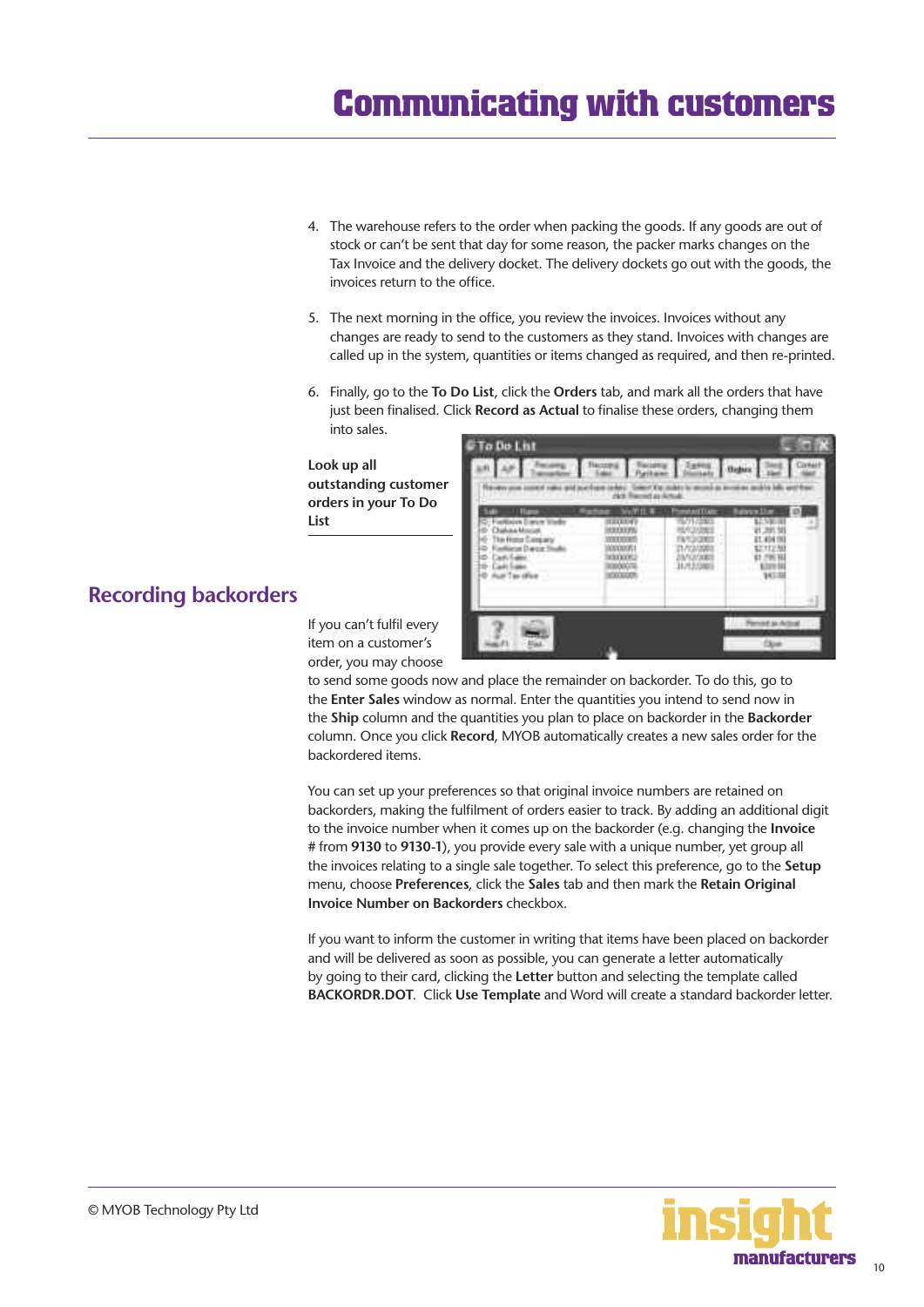

# <span id="page-10-0"></span>**Business name: Lily Lane Potters**

#### **Business overview: Lily Lane Potters is owned by Sally, a potter working from home selling crockery at local markets.**

Sally is an example of a very small manufacturer and not surprisingly, she has set up her MYOB software in the simplest of ways. Sally uses MYOB BusinessBasics to track income and expenses.

Once a month, Sally sits down with her business bank statement. She looks at every deposit and records the total value of each deposit in the **Receive Money** window. (Sally doesn't worry about recording a sale for every transaction made.) She then goes through her cheque butts and records expenses in the **Spend Money** window. Last, she tips the petty cash receipts out of her wallet and records these in the **Spend Money** window also.

In just a couple of hours every month, Sally keeps her tax affairs up-to-date and produces a Profit & Loss statement. She has been very encouraged to see how her income is slowly increasing, month by month, and how well her business is going.

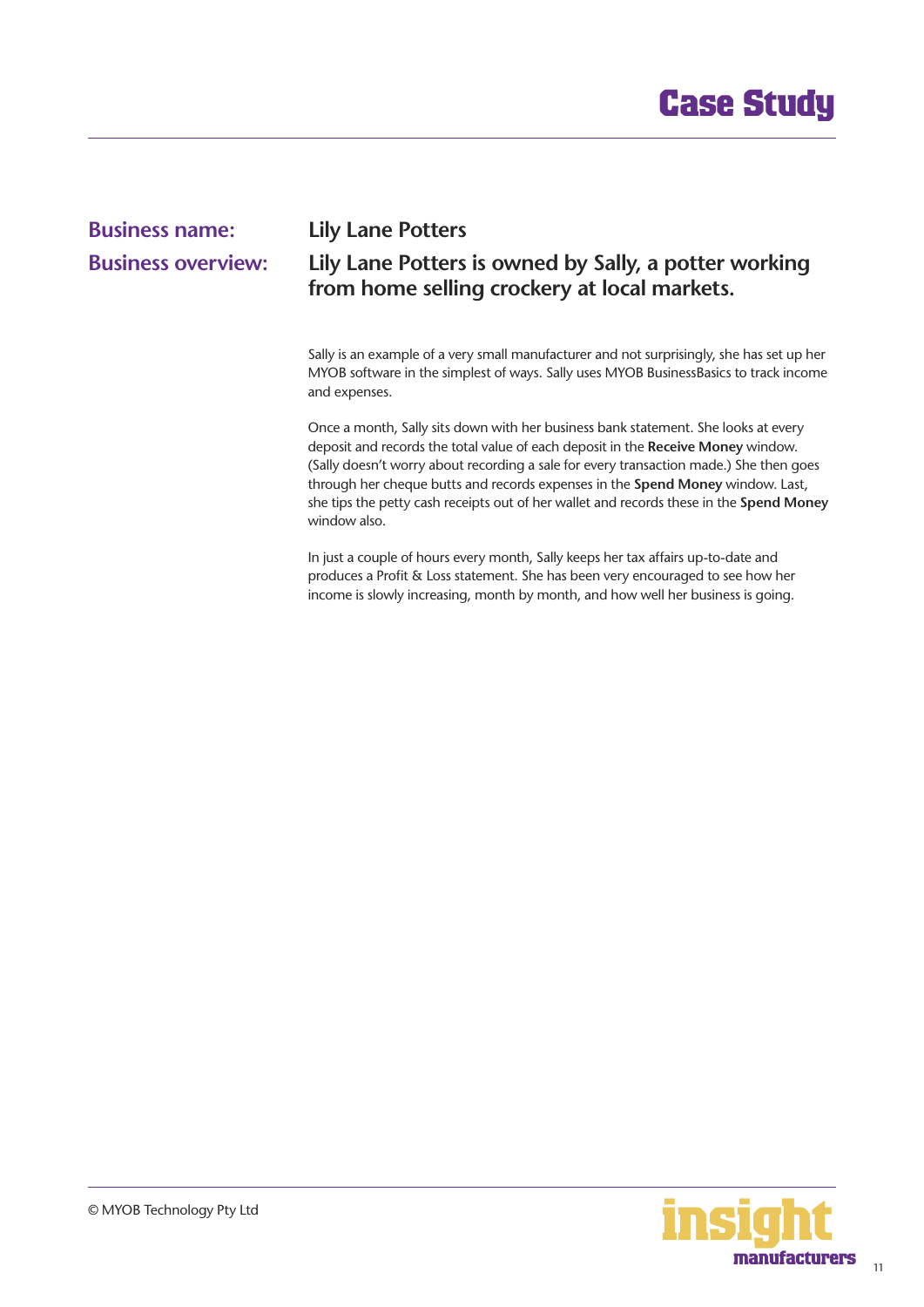<span id="page-11-0"></span>The simplest way to record expenses, suitable for many small manufacturers who don't want to track inventory, is to go to the **Banking** command centre and click **Spend Money** (or, for MYOB BusinessBasics and MYOB FirstEdge, go to the **Bank Register** and select **Spend Money** as the transaction type). Read more about this method in the *Recording expenses* section below.

An alternative way to record expenses is to enter all supplier invoices in the **Purchases** command centre when you receive them. Later, these invoices are paid using the **Supplier Payments** window. (Note that purchases aren't available in MYOB BusinessBasics or MYOB FirstEdge.) This method works well if you:

- Need to track inventory
- Have a substantial amount of accounts to be paid each month and you want to keep tabs on how much you owe
- Report for GST on an accrual basis (as opposed to a cash basis), as you can claim the GST on bills you've received, but haven't yet paid.
- Want to keep tabs on when early payment discounts fall due.

Read more about entering supplier invoices in the Purchases command centre in the *[Recording a supplier invoice section](#page-12-0)* on page 13.

#### **Recording expenses**

To record an expense:

- 1. Go to the **Banking** command centre and click **Spend Money**. (Or, if you're using MYOB BusinessBasics or MYOB FirstEdge, go to the **Bank Register** and select the **Spend Money** transaction type.)
- 2. Click the **Pay from Account** radio button in the top-left and select your bank account, or, if you plan to make this payment online, click **Group with Electronic Payments**.
- 3. For cheques, enter the cheque number in the **Cheque No**. field. For other transactions, such as credit card debits or electronic payments, simply ignore the **Cheque No**. field.
- 4. Enter the date and amount, and in the **Card** field, enter the name of the person you are paying. If you've never paid this person before, you'll see a list of cards, asking you to select one of them. Either double-click on a name to select it from the list or click **New** to create a new card.
- 5. Write a brief description in the **Memo** field, if desired.
- 6. In the **Acct#** column, specify which account this expense should go to.
- 7. Check that the **Amount** is correct. Usually, this amount includes GST, assuming you've ticked the **Tax Inclusive** checkbox on the top-right.
- 8. Fill in the **Job** column if you want to track expenses by particular projects or cost centres. Otherwise, leave this column blank.
- 9. If you want to include additional information about this transaction, do so in the additional **Memo** column that appears next to the Job column.
- 10. Fill in your **Tax** code, double-check the tax total (this calculates automatically), then click **Record**.

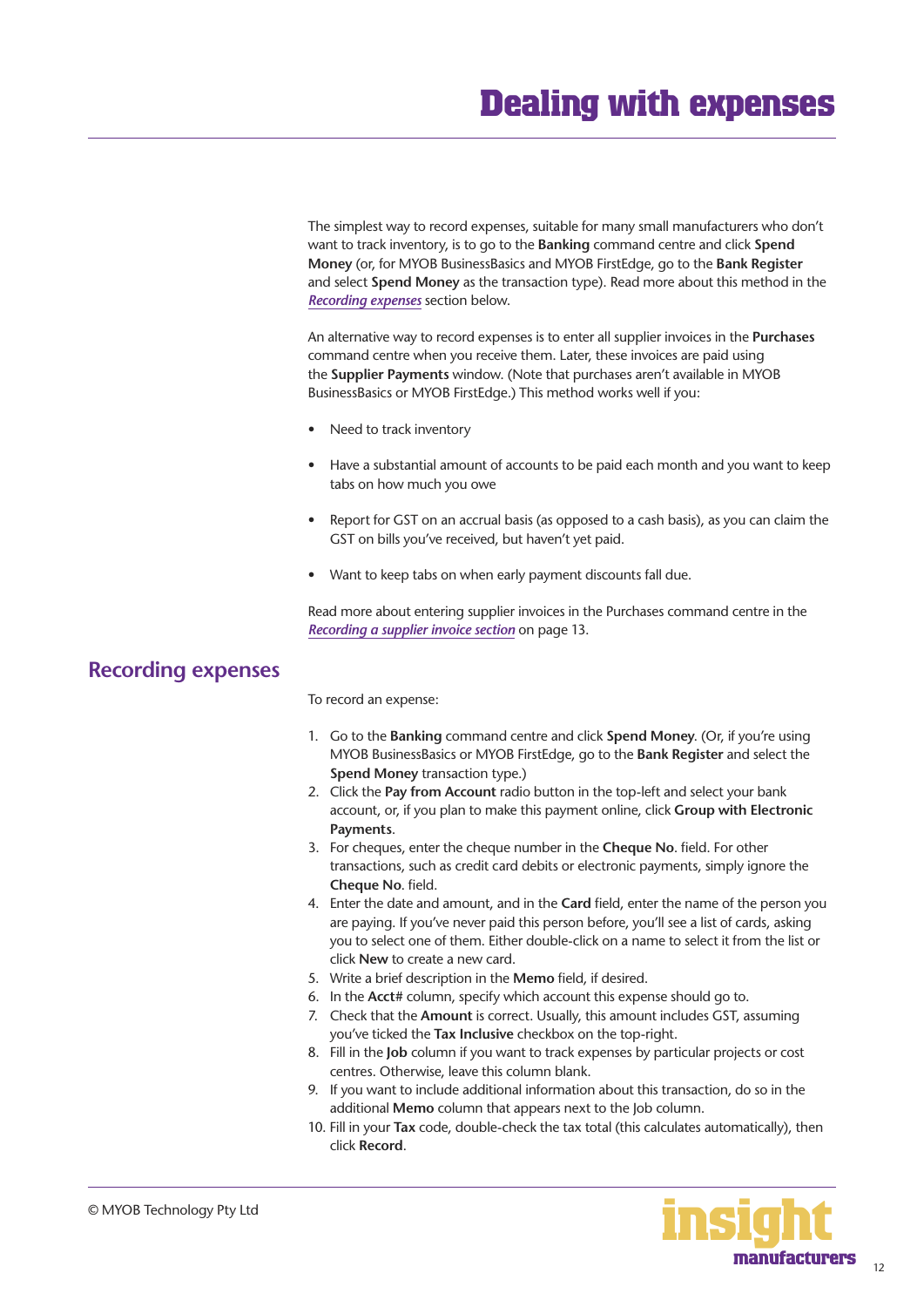#### <span id="page-12-0"></span>**Recording a supplier invoice**

Manufacturers tend to use one of two layouts when recording purchases: either an **Item** layout or a Service layout. Item layouts work best if you want to track the costs and quantities of the materials you purchase; service layouts work best in all other situations.

Here's how to record a purchase:

- 1. From the **Purchases** command centre, click **Enter Purchases**.
- 2. Click the **Layout** button and select either Item or **Service** as your layout.
- 3. Fill in the supplier name and if required, enter the purchase order number.
- 4. Check the **Date** and enter the supplier's invoice number in the **Supplier Inv#** field.
- 5. For item invoices, enter the **Quantity, Item Number** and check the **Price**. Enter each line one at a time, making sure the final total tallies.
- 6. For service invoices, choose your allocation account in the **Acct#** field. Don't worry about detailed descriptions, as they're usually not necessary. A general description such as 'Advertising in this June's Gazette' does just fine.
- 7. Don't forget to complete the **Job** column if you're tracking job performance and progress.
- 8. Make sure the GST total matches with your supplier invoice, and then click **Record**.

|                                       | <b>Ultimohases - New Service</b> |                                   |                   |                |  |
|---------------------------------------|----------------------------------|-----------------------------------|-------------------|----------------|--|
| <b>Recording supplier</b><br>invoices |                                  |                                   |                   |                |  |
|                                       |                                  |                                   |                   |                |  |
|                                       |                                  |                                   |                   |                |  |
|                                       |                                  | markers Trainer 18, No<br>Elliant | <b>Fast Tions</b> | $\overline{1}$ |  |
|                                       |                                  |                                   |                   |                |  |

#### **Placing supplier orders**

It's easy to enter purchase orders, ready to print, fax or email direct to your suppliers. This way you can see at a glance what items are on order and when they are due to arrive.

To create a supplier order, go to the **Purchases** command centre, click **Enter Purchases** and select the supplier. In the top left corner, make sure that the purchase status is **Order** (not **Bill**). Complete the order as normal and click **Print**, or click the **Send To** button and select **Fax** or **E-mail**.

You'll find that orders affect neither your financial figures nor your payable reports. When you receive the goods, you can convert orders to purchases simply by opening up the initial order (you'll find it under the **Orde**r tab in the **Purchases Registe**r or the **To Do List**), changing any amounts or quantities if necessary, and clicking the **Purchase** button.

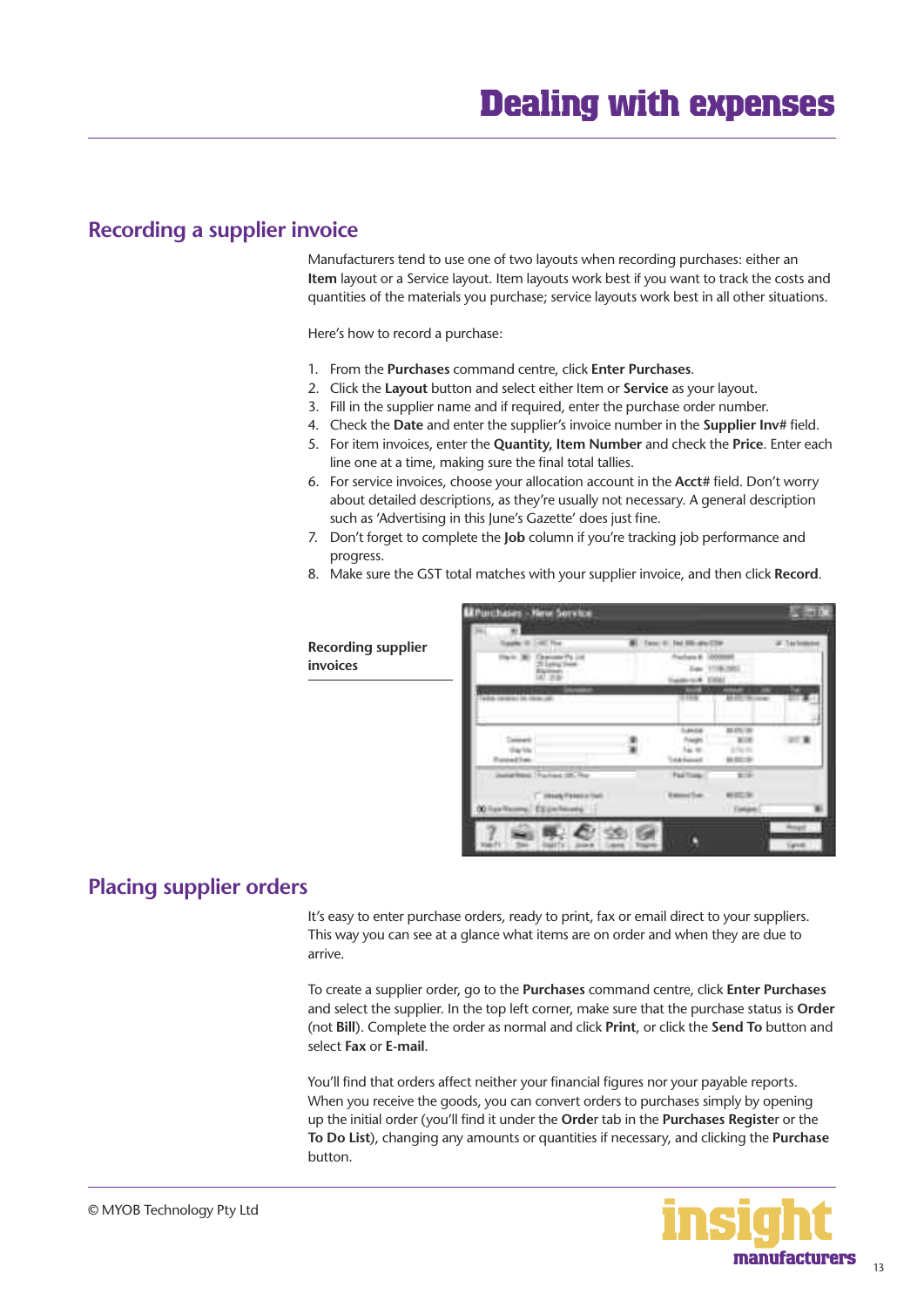#### <span id="page-13-0"></span>**Paying suppliers electronically**

MYOB M-Powered® payments enable you to make electronic payments to your suppliers directly from your MYOB software. Once you subscribe to this service, you can use your MYOB software to record payments in your company file and then transmit these payments electronically using a secure link. The M-Powered Services Centre monitors the progress of all payments and, at your request, emails or faxes remittance advices direct to your suppliers.

If you pay more than five suppliers per week, M-Powered payments are well worth the fees. If you were to put a value on your own time (or on your bookkeeper's time) and calculate how long it takes you to pay a supplier (including writing a cheque, printing a remittance advice, writing their address on an envelope, entering the payment into your MYOB company file, and so on) as well as the costs (the envelope, the stamp, the petrol to the post office, etc.), then chances are that paying a supplier is much more expensive than you think.

M-Powered payments offer other benefits too, although these are somewhat less tangible. You can schedule payments to be made at future dates, ensuring that suppliers are paid on time, even when you're away from the business. Payments are more secure, as you pay directly from your account into your supplier's account (whereas cheques are more prone to fraud or getting lost in the mail). Finally, an M-Powered Services Centre keeps track of all online payments, including when payments are sent, when they're processed, if they fail due to insufficient finds, and so on.

To subscribe to M-Powered payments, all you have to do is click the **M-Powered Services Centre** icon that appears on the bottom-right of every command centre. (Note that M-Powered payments are available in MYOB Accounting, MYOB Accounting Plus and MYOB Premier).

For more information about M-Powered payments, including how to subscribe, the current pricing structures, or to read the Product Disclosure Statement, visit **www.myob.com.au/m-powered.**

#### **Analysing how much you owe**

To see how much you owe to your suppliers, go to the **Analysis** menu in the **Command Centre** and click **Payables**. You'll see a summarised Analyse Payables report, aged as at the current date.

Click the zoom arrows to go straight to a detailed breakdown of any supplier's totals, or click **Print** to print the report.

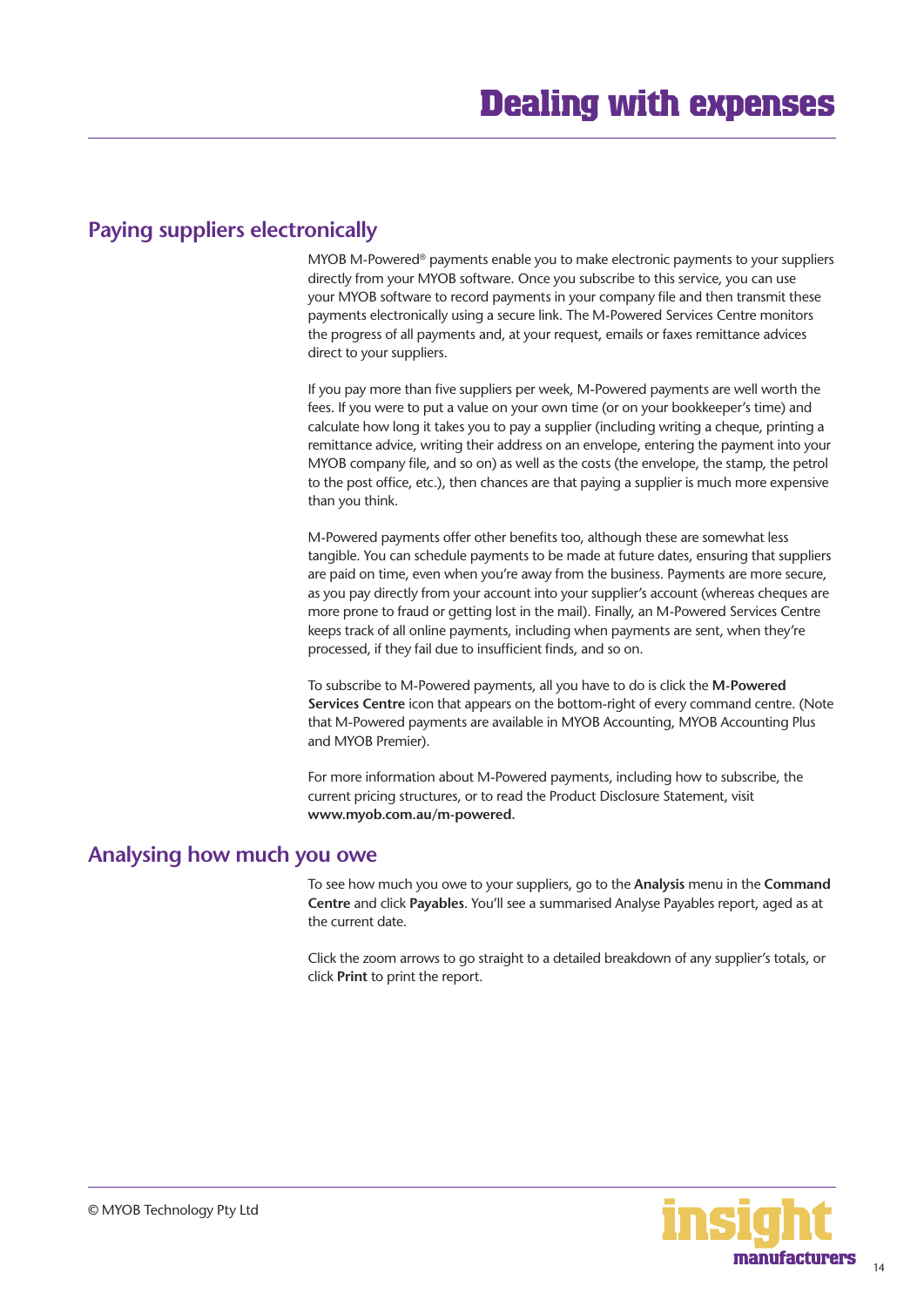### **Recording other types of expenses**

<span id="page-14-0"></span>MYOB software realises that most businesses don't just pay for expenses by cheque and electronic transfer, but by cash and credit cards as well. Luckily, it's easy to record these kinds of transactions.

#### **Dealing with credit cards**

The easiest way to deal with credit cards is to think of them as if they were a bank account. Create a new liability account in your **Accounts List** and make it a **Detail Credit Card Account (Postable)**.

For expenses where you don't receive a supplier account (such as fuel, interest, memberships or internet access), do the following:

- 1. Go to the **Banking** command centre and click **Spend Money**. If you're using MYOB BusinessBasics or MYOB FirstEdge click **Bank Register** and select the **Spend Money** transaction type.
- 2. Select your credit card account as your bank account in the top left.
- 3. Record each transaction on the credit card in the same way as you would record cheques, the only difference being that you ignore the **Cheque No** field completely. (You end up with one transaction per line on your credit card.)

**Entering credit card transactions (note the account in the top-left corner)**



For payments on your credit card where you have already recorded the supplier account, do the following:

- 1. Go to the **Purchases** command centre and click **Pay Bills**.
- 2. Select your credit card account as your bank account in the top left.
- 3. Record the payment in the same way as you would any other supplier payment, ignoring the cheque number.

By the way, don't forget to account for GST when recording credit card transactions. If you know an item definitely attracts GST (such as fuel payments or telephone expense), simply mark the **Tax Inclusive** checkbox in the top of the **Spend Money** window and the GST component calculates automatically.

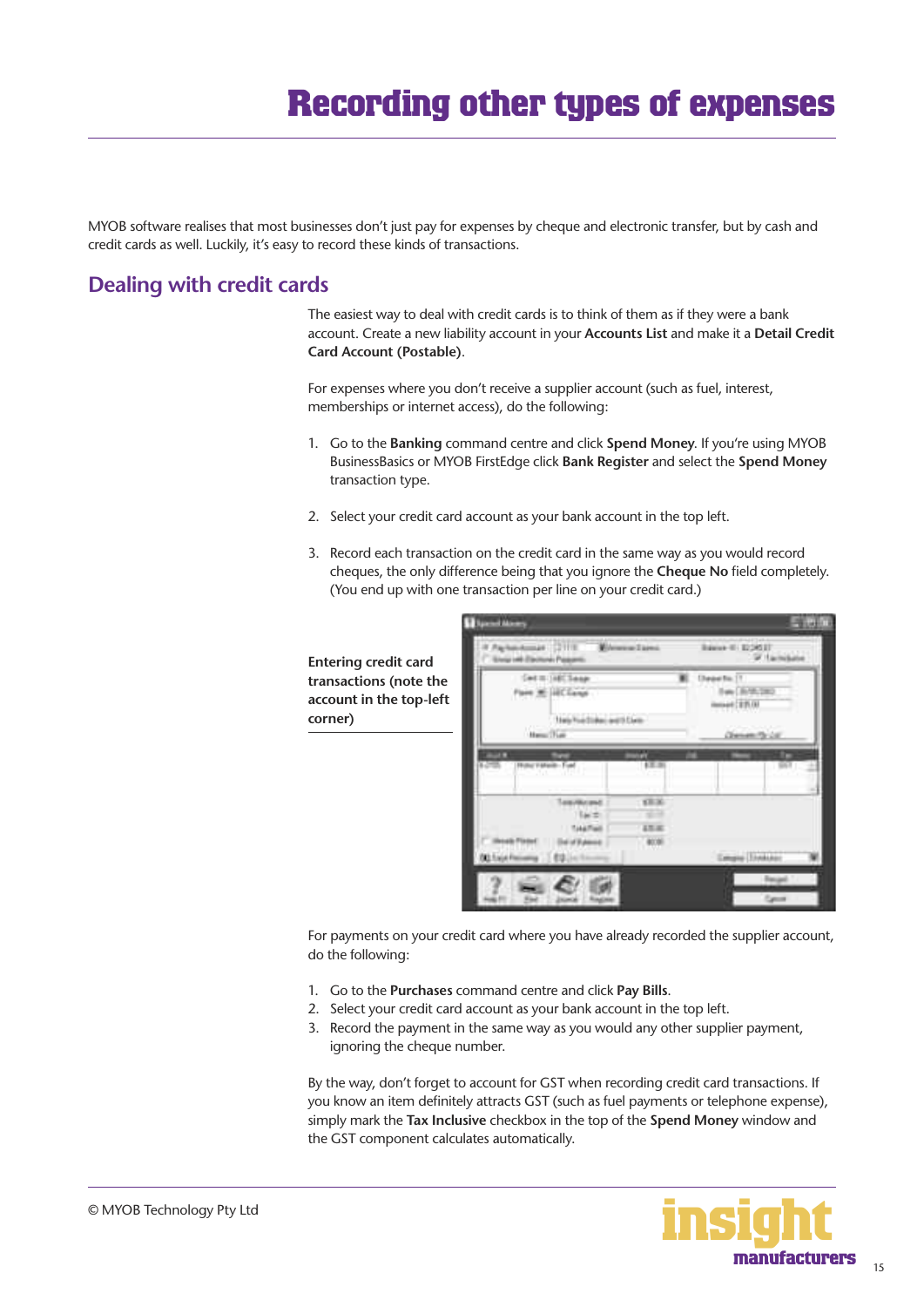#### <span id="page-15-0"></span>**Organising petty cash (if you have a petty cash tin)**

The method described here works best if you have an office with a petty cash tin, and more than one person takes money out of the tin. However, if you don't have a petty cash tin but end up paying lots of little cash expenses directly from your own pocket, see the method listed in *Organising petty cash (if you have a wallet full of receipts)*.

- 1. Start off with a float, say \$200. Write a cash cheque for this float, and allocate this cheque to an asset account called 'Petty Cash'. If you don't have an account by this name already, create one now, remembering to select **Bank** as the **Account Type**.
- 2. Whenever staff take money out of the tin, get them to give you a receipt in exchange. Store these receipts in the tin.
- 3. Now, add up the receipts and work out which expense categories they belong to. Then go to the **Spend Money** window but this time change the bank account at the top to read **Petty Cash**.
- 4. Complete the payment, allocating it across several **Allocation Accounts** and several **Amounts**. Click **Record** when you're done.
- 5. When funds in the tin get low, write out a cash cheque to top the tin back up to its original float value. For example, if you have a \$200 float but there's only \$4.50 left in the tin, write out a cash cheque for \$195.50. Allocate this cheque to Petty Cash.

**Recording petty cash transactions when you use a petty cash tin**



#### **Organising petty cash (if you have a wallet full of receipts)**

If you don't have a petty cash tin, but end up paying lots of cash expenses directly from your own pocket, you'll find the following method works best.

- 1. Pile these receipts into their various categories and then, with a calculator, add up the value of each pile of receipts. You might end up with \$40 worth of receipts for stationery, \$50 for postage, \$15 for travel and so on.
- 2. Next, go to the **Spend Money** window and as your bank account, select **Petty Cash** in the top left corner.
- 3. As the **Amount**, enter the total value of all these receipts added together.
- 4. Split the transaction across the appropriate expense accounts, writing individual memos on each line, if desired.

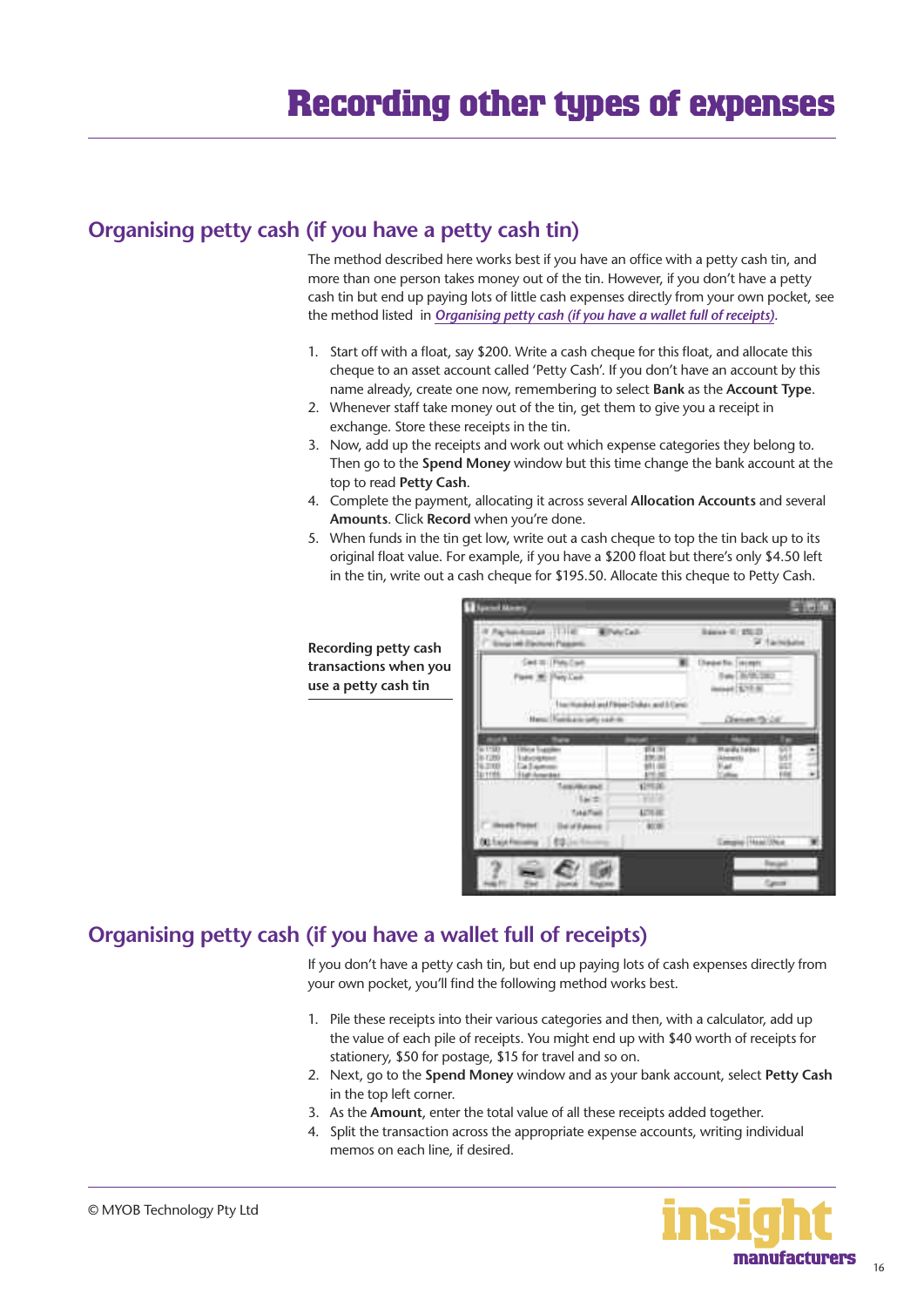#### <span id="page-16-0"></span>**Business Name: Finn's Fine Furniture**

#### **Overview: Finn's manufactures custom furniture from salvaged timbers.**

Justin Finn has been making custom furniture for many years in the backwoods of NSW. However, the whole nature of his business changed when he launched his website a couple of years ago, as he started to receive commissions from all around Australia. At first, this growth caused difficulties, as Justin had to employ staff for the first time, and he encountered cashflow constraints and problems meeting order deadlines.

In order to put his business on a more professional footing, Justin purchased MYOB Accounting. Justin records the purchase of raw materials, setting up each large piece of salvaged or milled timber as an item in the **Inventory** command centre. At first, Justin was surprised to see the high dollar value held in raw materials and how many large pieces of valuable timber sat unused for years at a time. Forced to start trading more profitably, Justin has rationalised his timber holdings and if a piece of timber sits in the warehouse for too long, he invents a project to put it to use.

Justin has also started to record sales in the **Sales** command centre. He never used to worry about maintaining customer details, as he saw every job as a one-off event. However, now that MYOB software maintains a client database for him, he keeps in contact with clients regarding special offers or exhibitions. The response has been a vast increase in repeat orders.

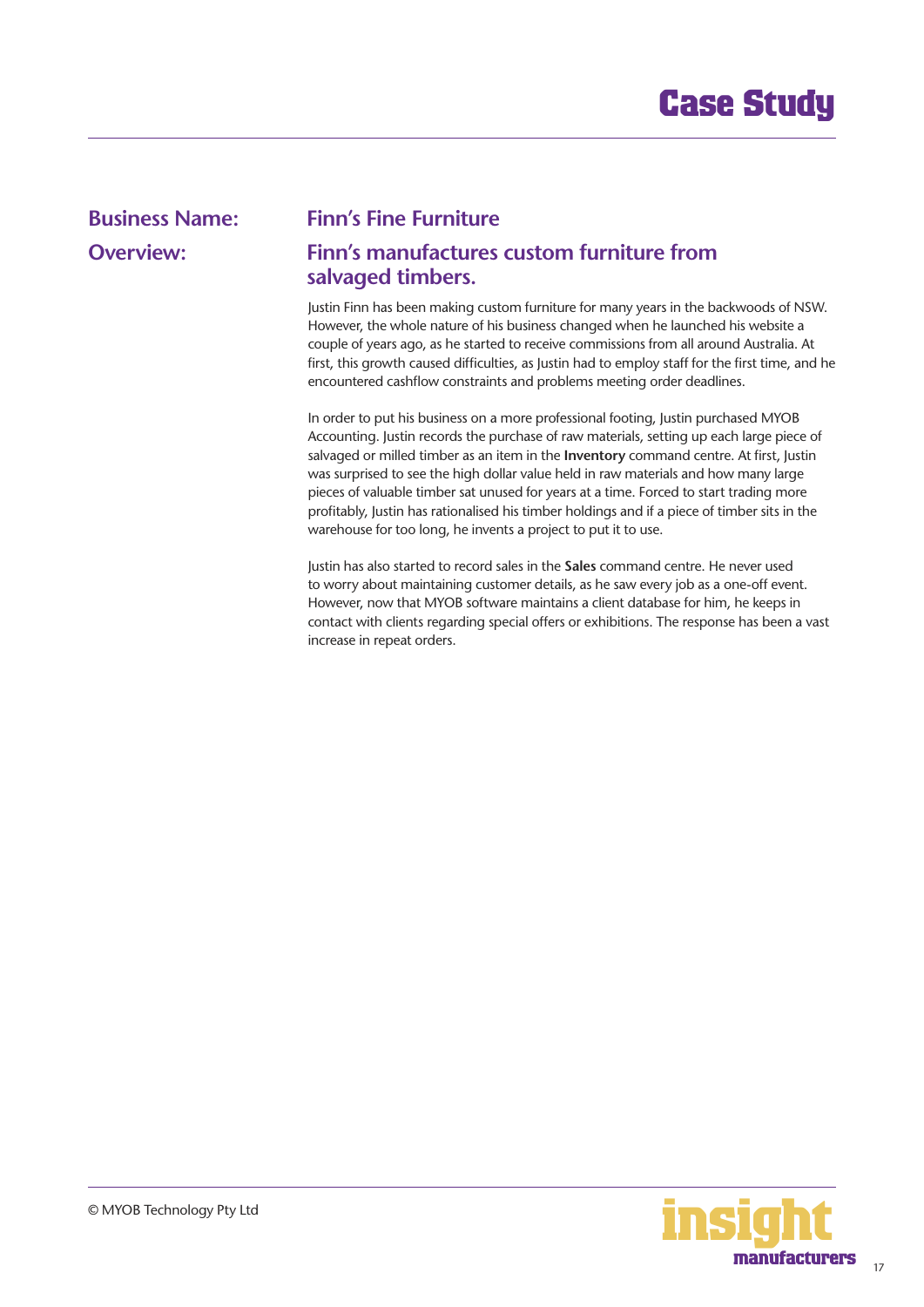### **Setting up inventory**

<span id="page-17-0"></span>Probably the most important decision you'll make when setting up your MYOB software is how to track inventory. There are many different ways of working; the right way depends on your business and circumstances.

- **No inventory tracking at all**. Very small manufacturers making lots of one-off items probably won't want to use inventory features at all. Such businesses would include potters, jewellery makers, sculptors or sellers of home-sewn clothing.
- **Inventory tracking for finished items only.** Some manufacturers find it makes sense to track the quantities and costs of finished items, but not to track the components from which these items are made. Such businesses could include manufacturers of gourmet food lines, furniture-makers or any manufacturer who makes a diverse range of items within which the components vary from item to item.
- **Inventory tracking for component items as well as finished items**. Some manufacturers find it makes sense to track inventory from the purchase of raw materials right through to the transformation of raw materials into finished items. This method works well if you manufacture a small range of products using the same components every time.

The next few sections deal with setting up your items list for items that you buy (should you wish to track these) and for items that you sell. For information about creating an item that is made up of other component items, see the *[Creating assemblies](#page-23-0)  [and auto-builds](#page-23-0)* section on page 24.

#### **Creating a new item**

To create a new item, go to the Inventory command centre, click **Items List**, click **New** and then follow the simple steps below.

- 1. Enter an **Item Number** followed by a **Name**. (The item number doesn't have to be a number; you may find it makes more sense to use letters instead.)
- 2. Tick the relevant checkboxes to indicate whether you buy, sell or inventory this item. (If you're not sure what to select, refer to the sections *[Setting up raw materials](#page-19-0)* and *[Setting up items that you sell but don't buy](#page-19-0)* on page 20.
- 3. Complete the income, cost of sales and asset accounts fields.
- 4. Go to the **Selling Details** tab (see *[Setting up item selling details](#page-18-0)* on page 19 for more details). (You won't need to set up selling details for raw materials.)
- 5. Go to the **Buying Details** tab (see *[Setting up item buying details](#page-18-0)* on page 19 for more details). (If this is an item that you manufacture, rather than buy, you won't need to set up buying details.)
- 6. Click **OK** to record this new item and return to the Items List.



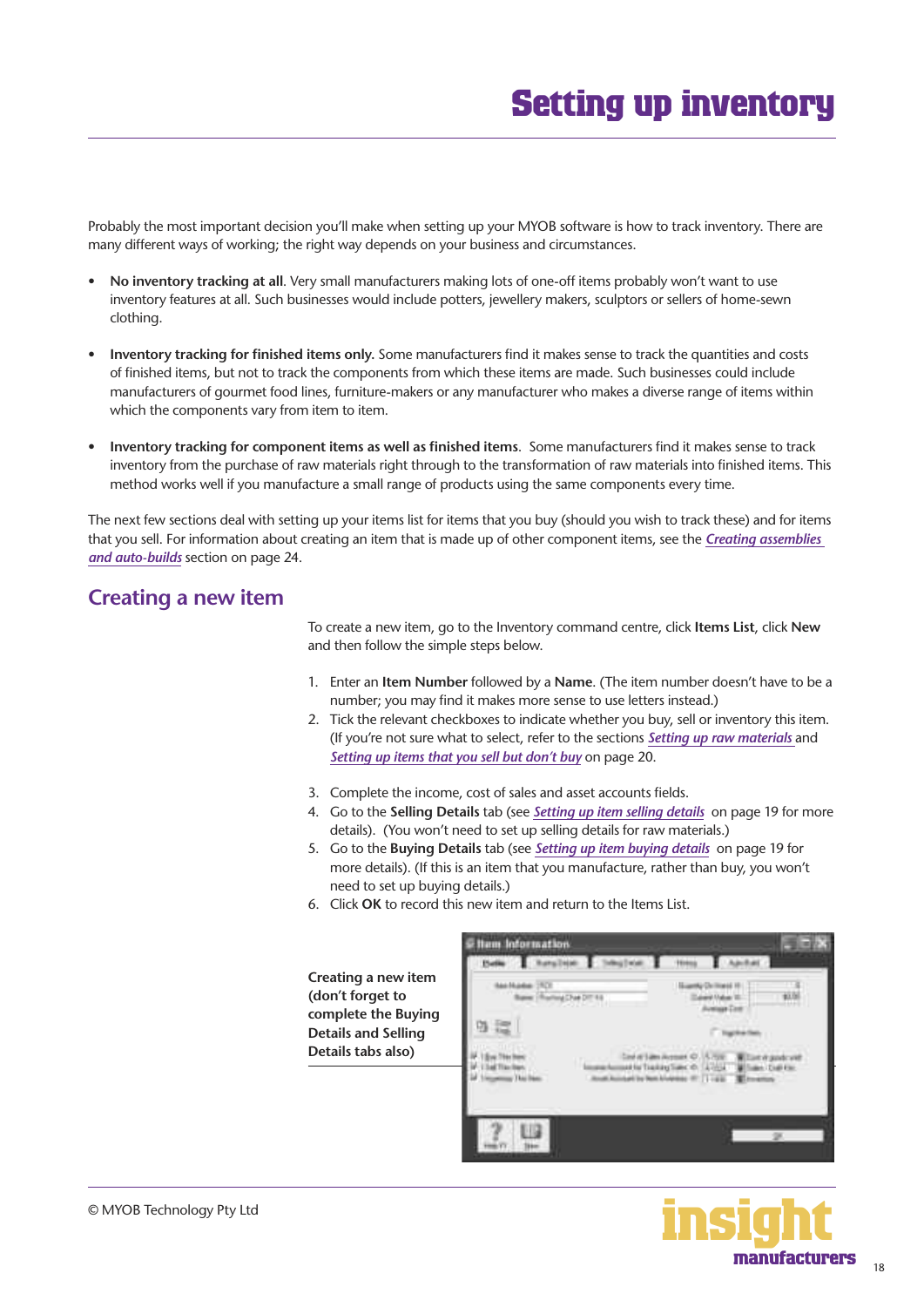By the way, if you already have your inventory listing in another program, such as a database, spreadsheet or even as a word processing document, then you don't need to re-type everything. It's almost always possible to get this information into a format where you can automatically import it into your Items List using the Import and Export data commands found in the File menu.

#### <span id="page-18-0"></span>**Setting up item buying details**

When you create a new item, click the **Buying Details** tab to set up information about suppliers and restocking quantities.

Here's what you need to know:

- The only essential field to complete is the **Tax Code When Bought**.
- Don't worry that you can't enter a figure in the **Last Purchase Price** when you first create a new item. As soon as you record your first purchase for this time, this price will be updated.
- The **Buying Unit of Measure** is a descriptive term, such as **Each, Pair, Case**, and so on.
- The **Number of Items per Buying Unit** is the number of items that will add to your on-hand inventory for each unit sold. Always express your buying unit as a multiple of the smallest unit that the item can be sold in.
- The minimum stock level acceptable is your **Minimum Level for Restocking Alert**.
- Your **Primary Supplier for Reorders** should be the main supplier for that item. It doesn't matter if you sometimes buy from someone else; you can always edit the purchase order that your MYOB software automatically generates.
- If it's useful for your reference or for purchase orders, enter your supplier's code for this item in the **Supplier Item Number** field.
- As the **Default Reorder Quantity**, enter the smallest multiple you would ever order for that item. (For example, if you buy water filters in batches of 50, and your minimum stock level is 25, when your stock level falls to 23, your MYOB software will generate a pending purchase order for 50 filters, not for two filters.) Once restocking details are in place, your MYOB software automatically generates purchase orders for stock items that fall below minimum stock levels.

#### **Setting up item selling details**

To record selling prices and unit details:

- 1. Double-click the item from your **Items List** and click the **Selling Details** tab.
- 2. Mark the **Tax Code When Sold** checkbox.
- 3. The **Base Selling Price** should be the base price that you sell this item for, including **GST** if the Tax Inclusive checkbox is marked.
- 4. The **Selling Unit of Measure** should be a descriptive term, such as **Each, Pair, Case**, and so on.
- 5. The **Number of Items per Selling Unit** is the number of items that will be subtracted from inventory for each unit sold. For example, if you sell shoes in

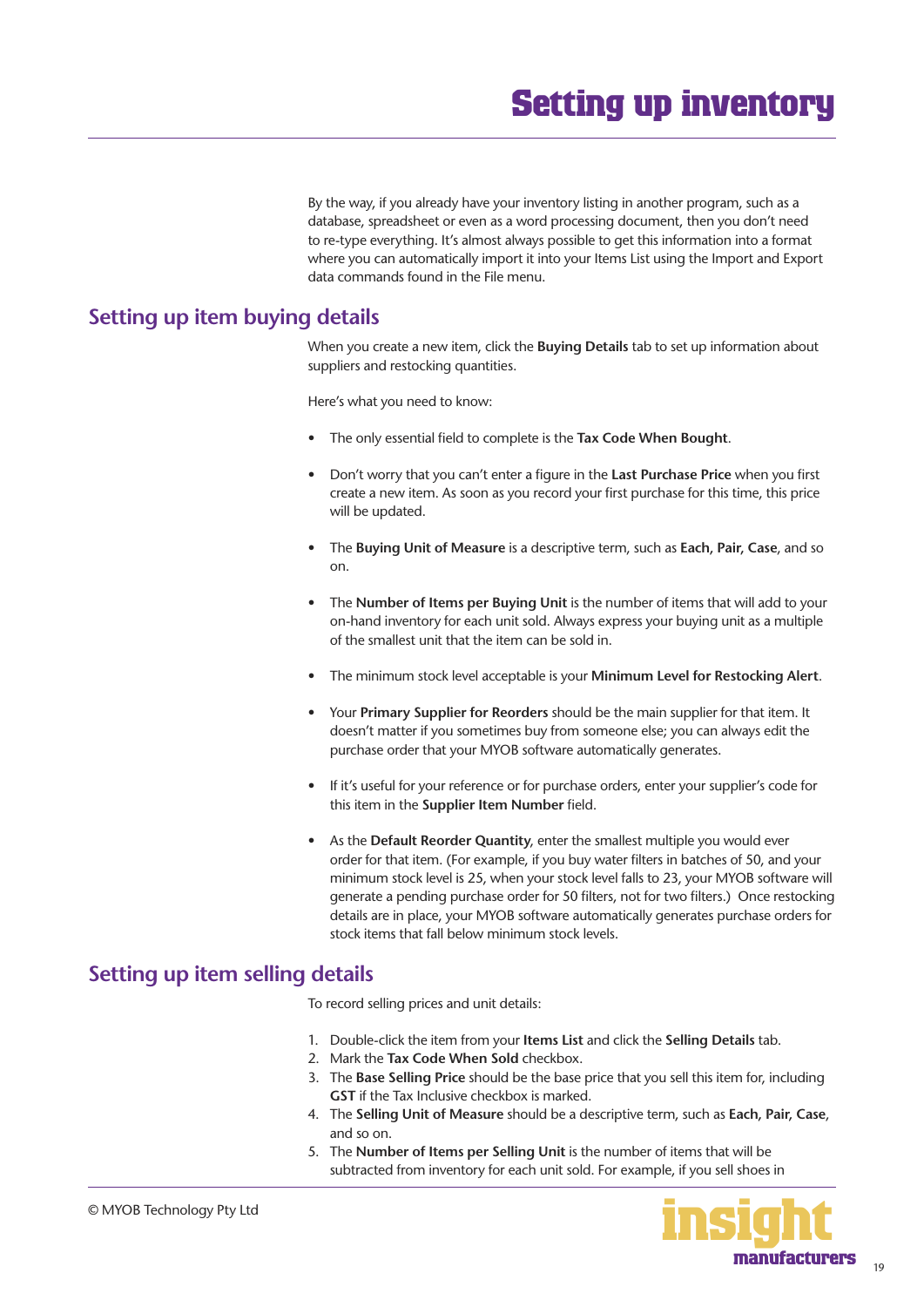### **Setting up inventory**

pairs, the **Number of Items per Selling Unit** would be 1, and the **Selling Unit of Measure** would be 'Pair'.

#### <span id="page-19-0"></span>**Setting up raw materials**

If you want to set up raw materials as items, you can set them up in one of two ways:

- **As items that you buy only.** If you have decided to choose no inventory tracking at all, or inventory tracking for finished items only (see *[Setting up inventory](#page-17-0)* on page 18), then you have already decided that you don't want to track the quantities of raw materials. However, you can still set up raw materials as items in your Items List, by marking the **I Buy This Item** checkbox only. By working in this manner, you can still use MYOB software to generate purchase orders and keep track of item costs.
- **As items that you use as components for manufacturing other items.** In this scenario, you set up raw materials as items in your Items List, by marking the **I Buy This Item** and **I Inventory This Item** (but not **I Sell This Item**) checkboxes.

#### **Setting up items that you sell but don't buy**

The very nature of manufacturing is that you sell items that you don't buy, but that you have made. You can set up the items that you sell in any one of three ways:

- **As items that you sell only**. If you have decided to choose no inventory tracking at all (see *[Setting up inventory](#page-17-0)* on page 18) then you have already decided that you don't want to track raw materials and the manufacturing process. However, you can still set up the goods that you sell as items in your Items List, by clicking the **I Sell This Item** checkbox only. By working in this manner, you can still use MYOB software to generate invoices and keep track of sales history.
- **As items that you buy 'from yourself' and then sell**. If you have decided to choose inventory tracking for finished items only, then you face the complicated scenario of wanting to have quantity tracking for items that you don't actually buy! When creating items in your Items List, mark the **I Sell This Item**, **I Buy This Item** and **I Inventory This Item** checkboxes. Then, create a supplier card in your own name, and every time you manufacture goods, record their creation by creating a 'purchase' from yourself. Keep the **Price** as \$0.00 and this purchase won't appear as an amount owing, but the quantities of finished items will be correct.
- **As items that you auto-build from raw materials**. If you have decided to choose inventory tracking for component items as well as finished items, then mark the **I Sell This Item**, **I Buy This Item** and **I Inventory This Item** checkboxes when you set up the items you sell. Then, click the **Auto-Build** tab on each item and specify the components. See the section *[Creating assemblies and auto-builds](#page-23-0)* on page 24 for more information.

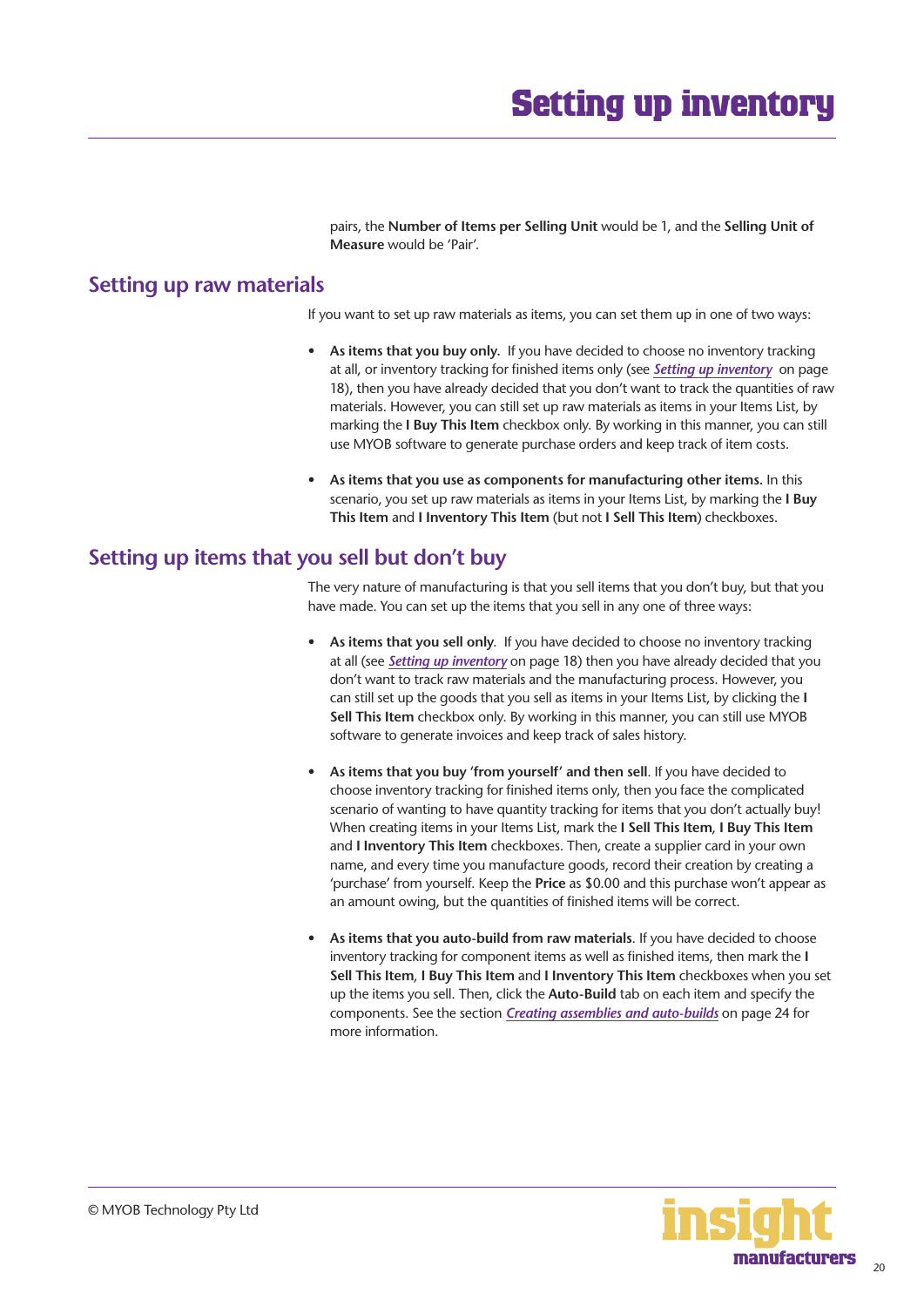### <span id="page-20-0"></span>**Setting up one-off custom items**

The easiest way to record sales of custom-made goods is to create a new item with an **Item #** called "Custom". Leave the **Name** and **Selling Price** fields blank.

Each time you sell one-off goods you can select "Custom" in the **Item #** column of the sales invoice. The **Description** field will always come up blank, and here you can type in a unique description and then tab across to fill in the **Price**.

Note that if an entire invoice consists of a one-off custom product, and if you require a lengthy description for this, then you might be better using a **Service** type invoice rather than an **Item** type invoice.

### **Creating product groups and categories**

You can further group each item using custom lists, found under the **Item Details** tab. You can categorise items in any way you like -- anything from colour to size, from model to grade.

In order to take advantage of custom lists, follow these three steps:

- 1 Go to the **Lists** menu, choose **Custom List & Field Names**, and then choose the **Item** tab. Specify what labels you require for your custom lists, e.g. colour, size or type.
- 2 Still in your **Lists** menu, go to **Custom Lists** and then **Items**. Add new entries for each category. For example, if the category were colour, you might add entries for Blue, Red and Yellow.
- 3 Now return to your **Items List** and for each item, click the **Item Details** tab. For each custom list category, select the relevant entry. The screenshot below shows how this might appear.

**Adding custom information to inventory items opens up whole new worlds of possibilities**



To print this custom information on your invoices, take one more step. Go to the **Sales** command centre, click **Print Invoices**, select **Item** as your Form Layout and click **Customise**. Scroll beyond the right-hand margin of the invoice until you see boxes labelled [Item Custom List 1], [Item Custom List 2], and so on. Double-click on the list you want to print and mark the **Field is Active** checkbox. Then drag the field over to the left so that it appears in the main body of your invoice.

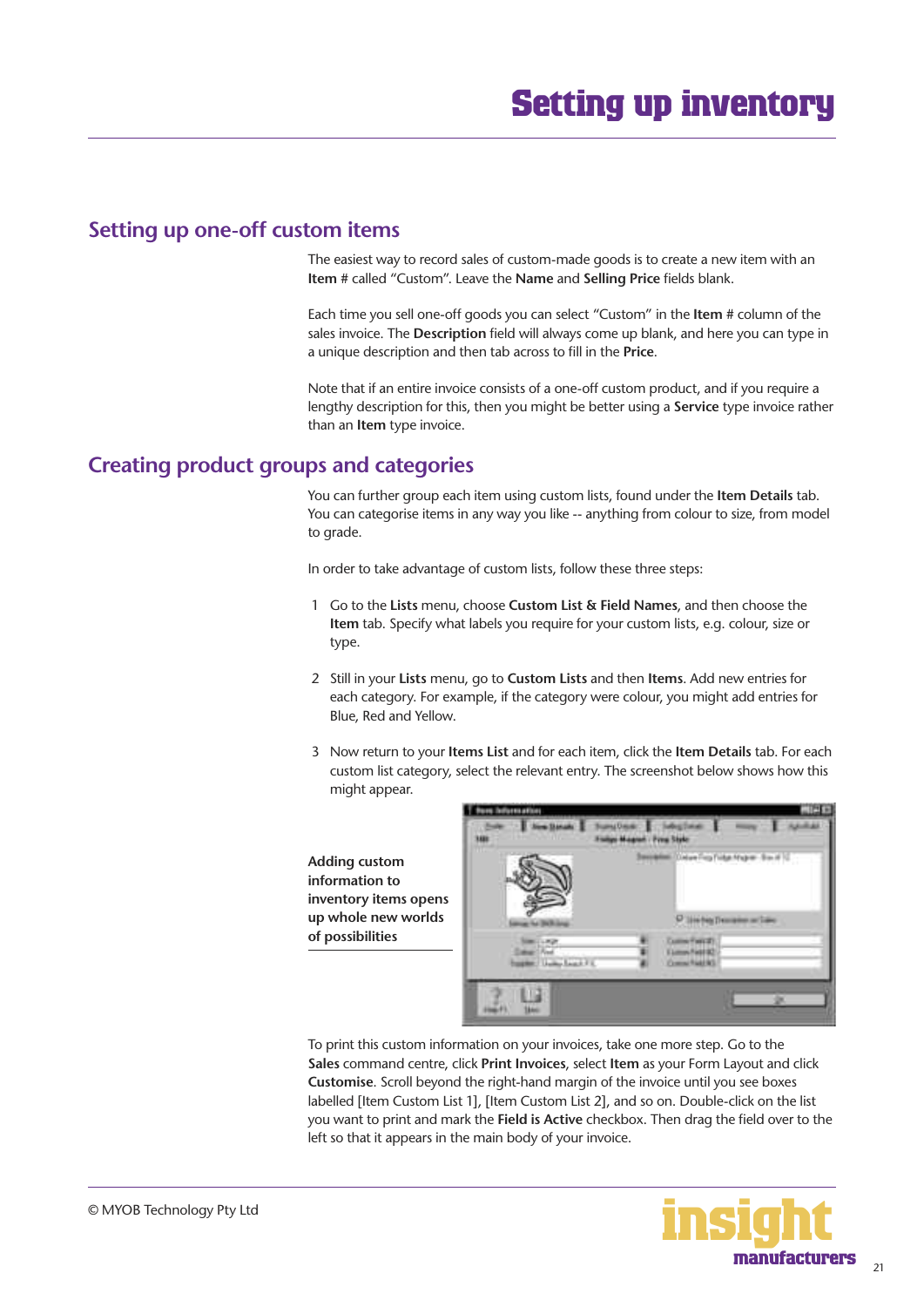By the way, if a particular report doesn't show the custom list information you require, select the report, click **Customise** and then select the **Reports Field** tab. You'll almost certainly find this custom information listed as an optional report column.

#### <span id="page-21-0"></span>**Selecting items by name or by number**

If you prefer, you can select items by their name rather than by their number. Go to the **Setup** menu, choose **Preferences** and then click the **Windows** tab. Mark the **Select Items by Item Name, Not Item Number** checkbox. This complete, you can now select an item simply by typing the first letters of the **Item Name**.

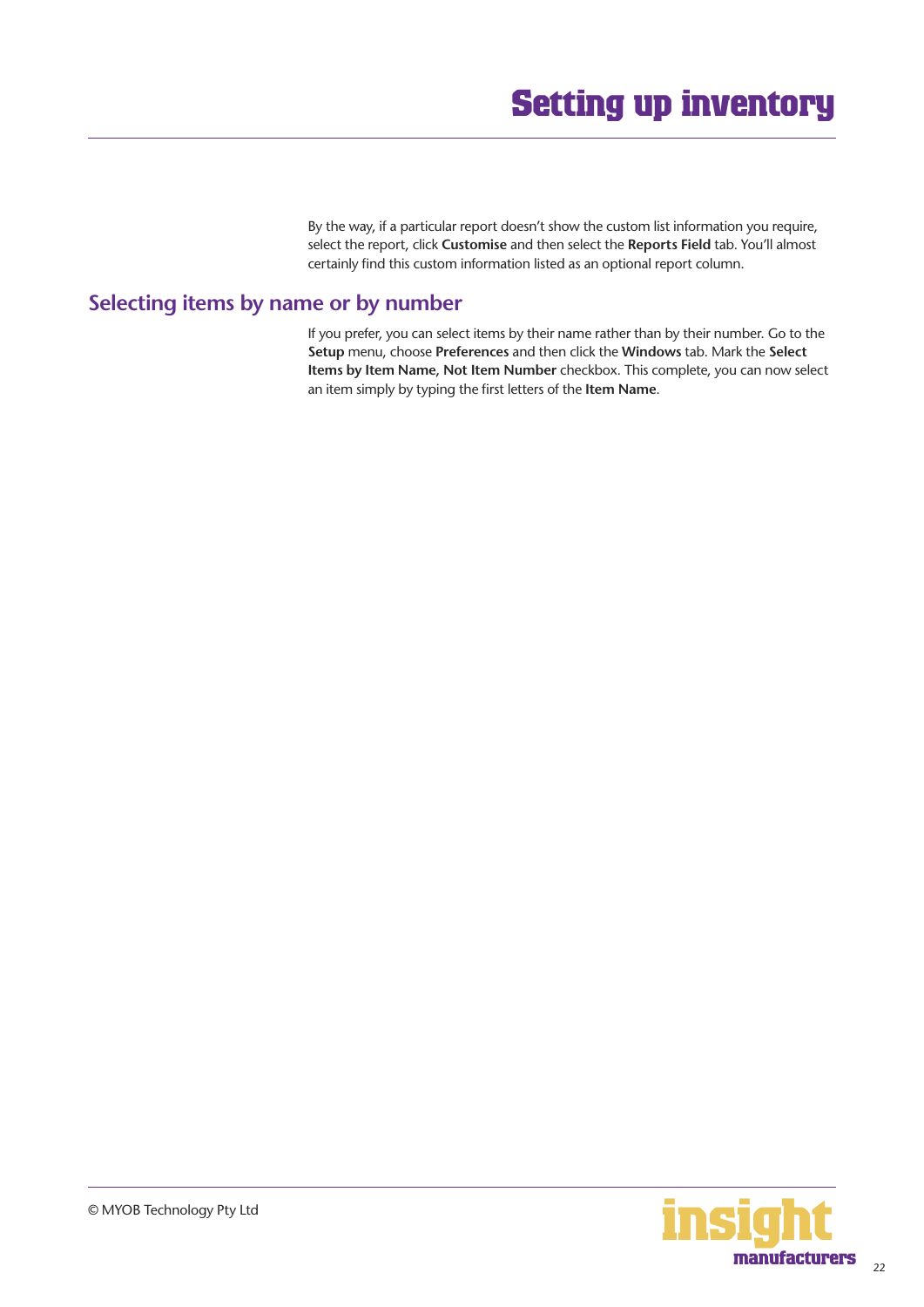### <span id="page-22-0"></span>**Business Name: Eco Lifestyles Business Overview: Eco Lifestyles import recycled paper from overseas from which they manufacture a range of stationery.**

Eco Lifestyles use MYOB Premier to manage all aspects of their business, including sales, purchases, payroll, banking and inventory.

Raw materials are set up as items in inventory and all finished items are set up as assemblies, so that the components are automatically drawn out of raw materials when items are manufactured. This way, Eco Lifestyles monitors the quantities on hand of both raw materials and finished goods, and keeps a close eye on final costs. (Final costs include all materials, but don't include wastage, overheads or labour.)

Eco Lifestyles sell to three large Australian distributors and to a distributor in Singapore and Hong Kong. At any one time, the production manager can see the value of outstanding orders against the quantity on hand, along with promised delivery dates.

The financial controller has found the way MYOB Premier integrates information ideal, because she can call up a Profit & Loss every day, every week or every month. By working with financial ratios and analysing their business performance, Eco Lifestyles has been able to make some hard decisions regarding profit margins and overseas pricing, slowly turning their business around so it's on a more solid footing.

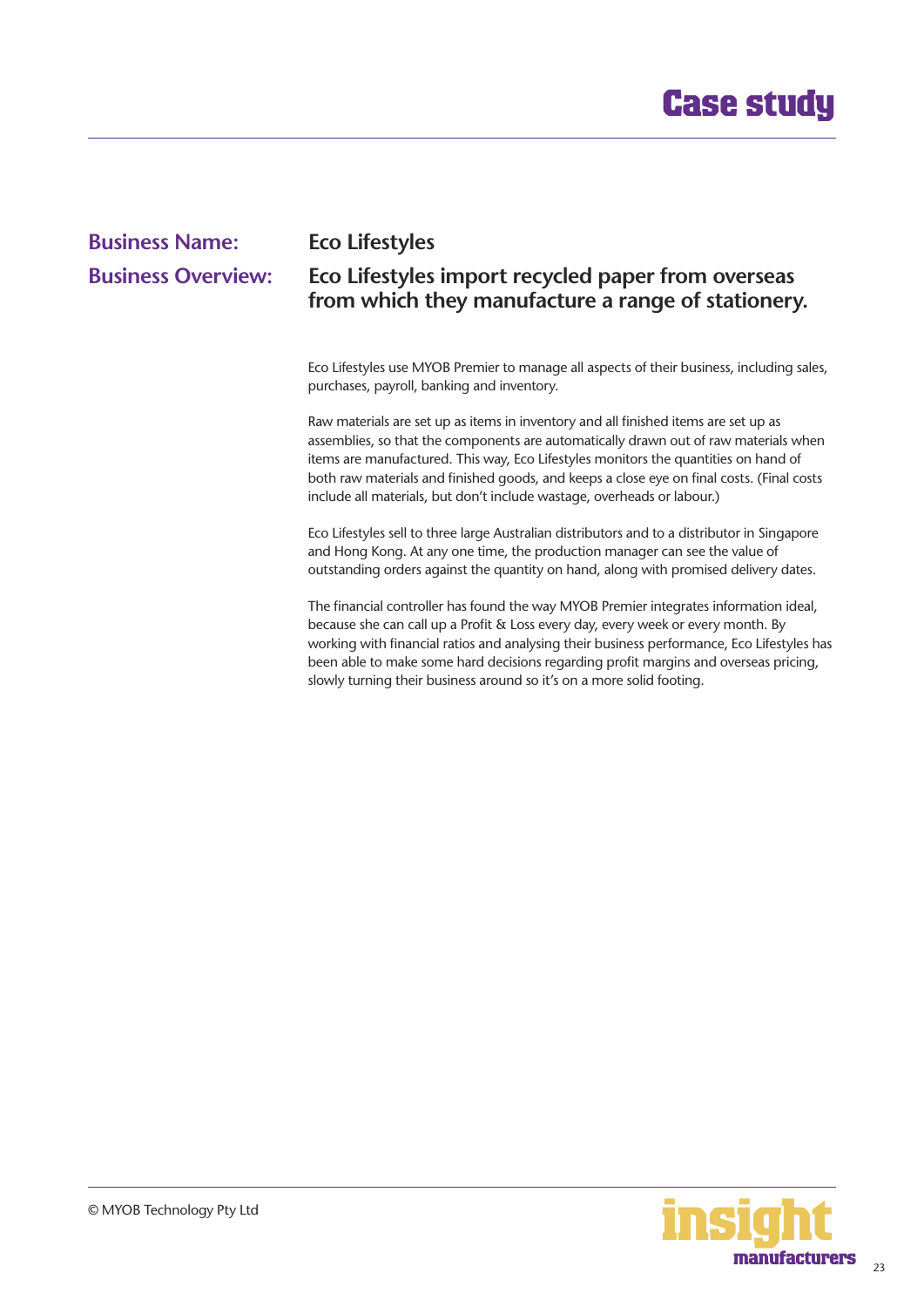### **Creating assemblies and auto-builds**

<span id="page-23-0"></span>The auto-build feature is fantastic if you want to create an item that is made up of other items. For example, you may sell a dining table suite that always consists of a single table plus six chairs, or you might 'manufacture' a drum kit that consists of a snare drum, a hi-hat, a bass drum and a stand.

Imagine you were going to create a first-aid kit that consisted of two bandages, a packet of band-aids and some scissors. Here's what you would do:

- 1. Start by setting up a new item for each individual component, so that you have an item for bandages, an item for bandaids, and so on.
- 2. Create a new item called 'First-aid Kit', making sure you mark the **I Inventory This Item** checkbox.
- 3. Click the **Auto-Build** tab.
- 4. Click Edit List and type the **Item Number** and **Quantity** for all the items that make up the kit of this finished item. Click **OK** and you're done.

#### **Creating sub sub assemblies**

Occasionally, you might need to create an assembly within an assembly. For example, you could have a Water Cooler package that includes a filter unit, and a filter repair kit. The filter repair kit could include a tool set, and 5 spare filters. The tool set could include a spanner and two screwdrivers. And so on...

Although MYOB software allows sub sub assemblies, you won't find extensive reporting in this area. The core report is the Auto-Build report, which tells you what components are required to make up all finished goods. However, using our above example, this report would tell the user that a Water Cooler package includes a filter unit and a filter repair kit, but would not then indicate what components make up the filter repair kit.

If you are uncertain whether MYOB software can meet your needs in this regard, or whether you might be better with Materials Requisition Planning software, your best bet is to talk to an MYOB Certified Consultant to assess your best course of action.

#### **Showing groups of items on sales invoices**

Sometimes, manufacturers sell kits of items but want to list each component on the sales invoices. For example, you might sell D-I-Y rocking chair kits, which always include 12 timber pieces, screws, sandpaper, varnish and flower stencils. Although you're selling a finished kit, you want to print quantities and description of each kit component separately on every sale so that your customer can see what they're receiving.

Although the **Auto-Build** feature assembles kits from individual items, when you come to sell a kit, it will only print the **Item Name** as the description, rather than printing all the components. However, the work around (available in MYOB Premier and MYOB AccountEdge) is to list the components in the additional **Item Description** field under the **Item Details** tab. Then simply customise your invoice layout to include both the **Item Name** and the additional **Item Description**.

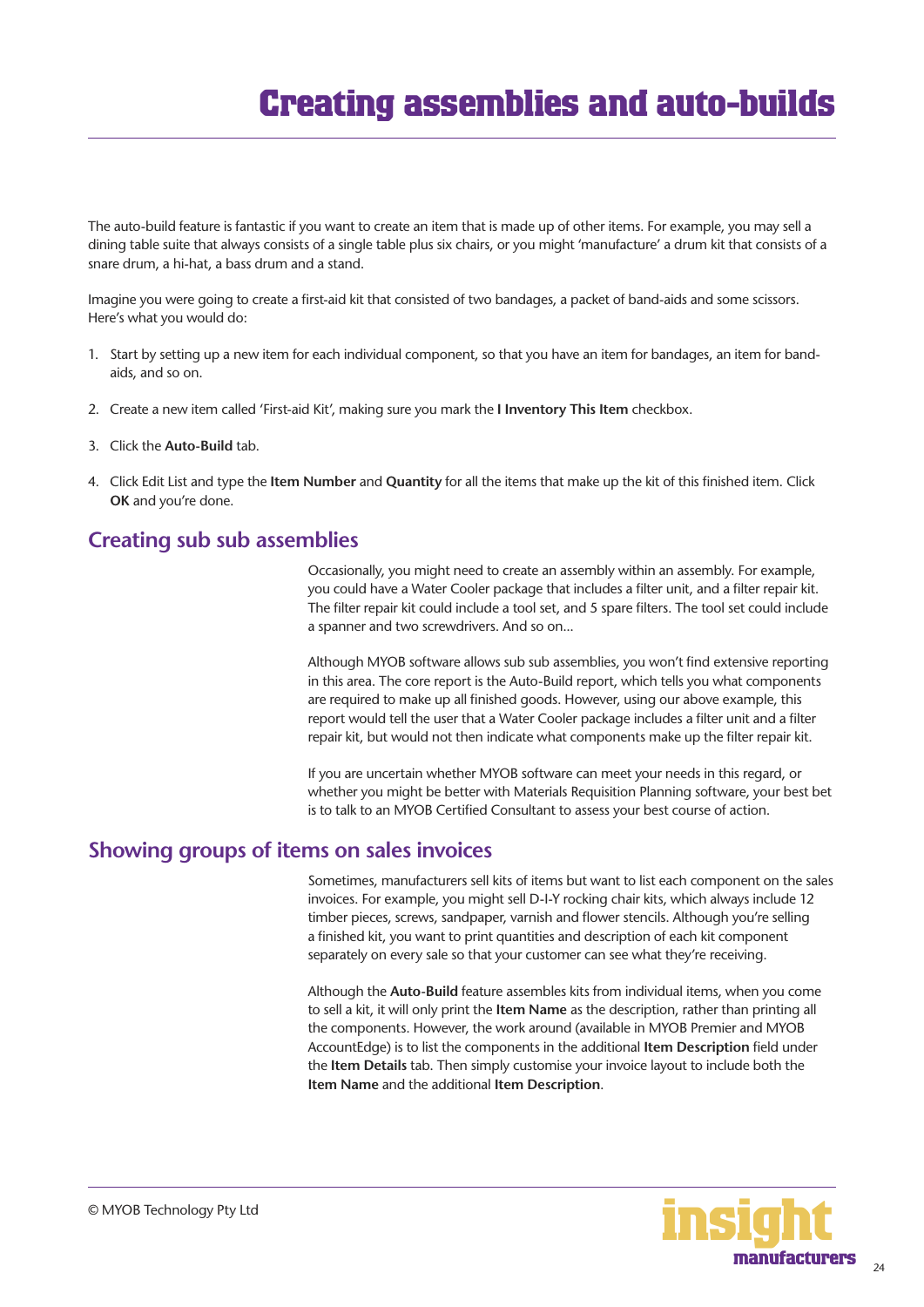#### <span id="page-24-0"></span>**Costing finished items**

When you create assemblies using components, it's good practice to check that the final cost price makes sense (if not, then you may have made a mistake when setting up the auto-build information!). To check final costs, first create at least one unit of the finished item. (Go to the **Inventory** command centre, click **Auto-Build Inventory**, locate the item you wish to create, specify a quantity in the **Qty to Build** column, and then click **Build Items**.)

Next, go to the **Inventory** command centre, click **Set Item Prices**, and select **Avg Cost**. This will show you the cost of creating the finished item, based on the average cost of all its components. Alternatively, you can go to the **Inventory** tab of the **Index to Reports** window and select the **Auto-Build** report to view average costs of all manufactured products.

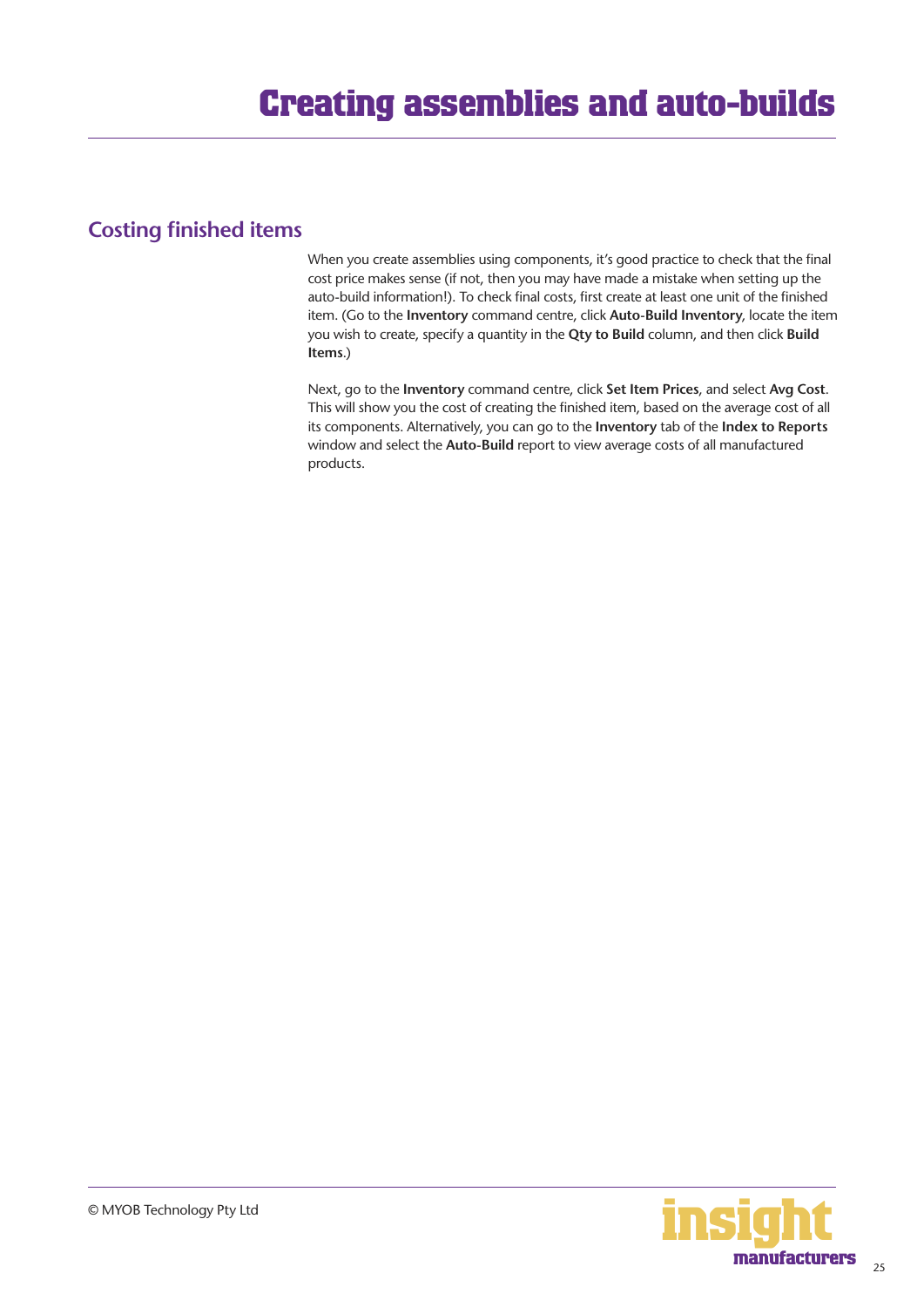<span id="page-25-0"></span>If you are like most manufacturers, then the value of your inventory represents your largest single asset. Successful control of inventory costs and quantities defines the difference between business success and failure.

#### **Analysing stock levels**

To see what stock you have on hand, simply go to the **Analysis** menu in the Command Centre and select **Inventory**. You'll see a report similar to the one shown below. The **On Hand** column shows the quantity you currently have in stock, the **Committed** column shows the quantity outstanding on current customer sales orders, the **On Order** column shows the quantity you currently have on order with suppliers and the **Available** column shows what you would have left should all orders (both customers and suppliers) be fulfilled.

**See how much stock you have on hand, what's on order and what's available** 



#### **Tracking stock in more than one location**

If you have stock in a number of locations and want to track what stock you have where, you can set up some very clever systems that gives you full stock reporting in each location. You might want to adapt the finer detail to your particular circumstances, but here's one possible framework to get your started:

- 1. Go to the **Lists** menu, choose **Custom List & Field Names**, and then choose **Items**. As the **Name of Custom List #1**, type 'Location'.
- 2. Go to the **Setup** menu, choose **Preferences**, and then click the **System** tab. Mark the **Turn on Category Tracking** checkbox.
- 3. Go to the **Lists** menu and choose **Categories**. Create a new category for each location where you want to track stock.
- 4. Go to your **Items List** and adapt all **Item Numbers** so that the last two letters indicate the location (you can see how this might work in the screenshot below). Leave the **Item Name** the same, regardless of the location.
- 5. Still in your I**tems List**, go to the **Item Details** tab and select the appropriate location for each item in the custom lists.
- 6. In the **Count Inventory** menu, enter stock counts for all items in each location.

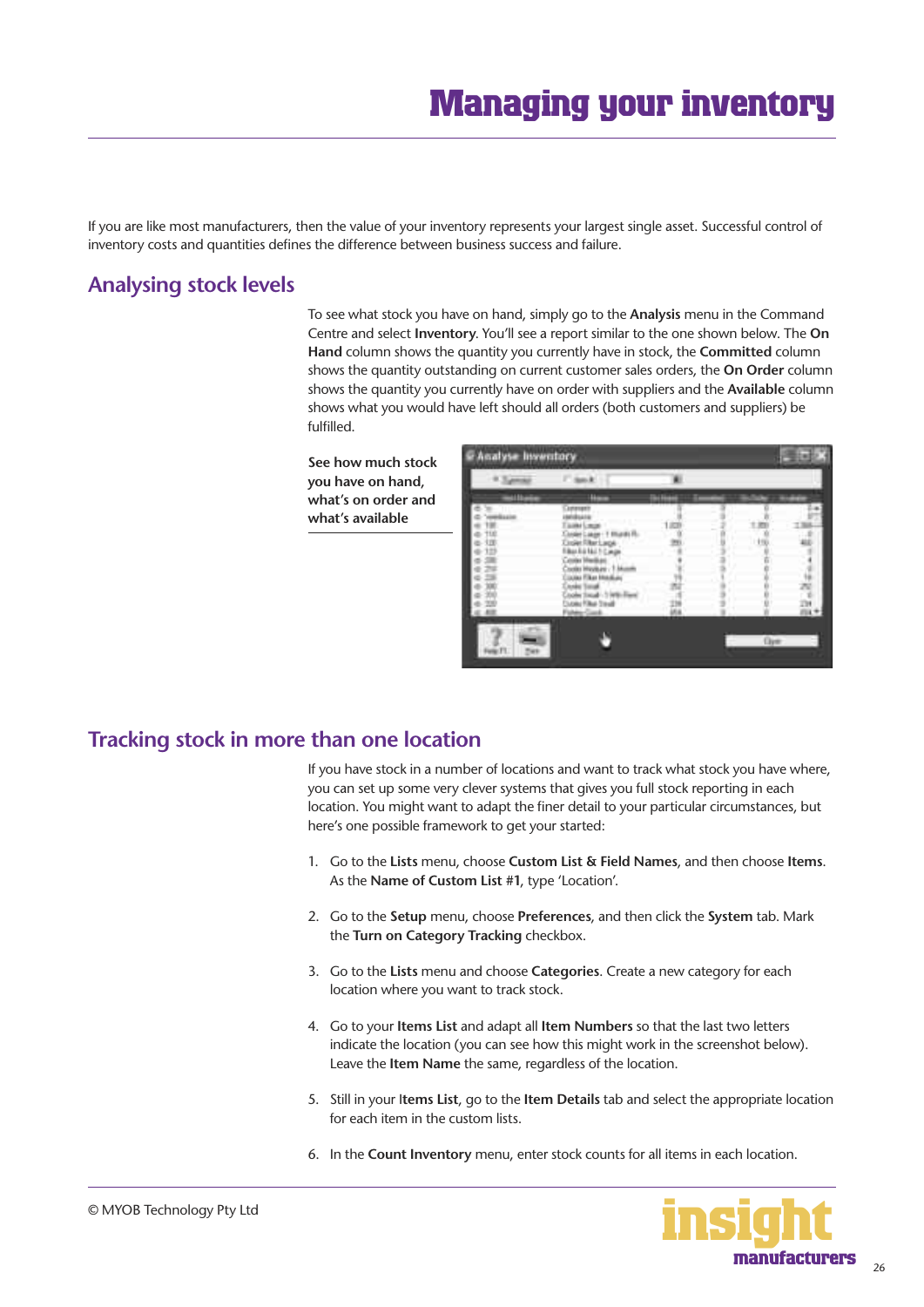### **Managing your inventory**

**Adapting Item Numbers so that they reflect the location**

**location**

|          |                 | <b>TRA BANKE</b> | <b>STATISTICS</b>        | ستلتق |
|----------|-----------------|------------------|--------------------------|-------|
| $-$<br>皿 | <br><b>Hill</b> |                  | Alay<br>an full fix also | 51.12 |

With this setup complete, you can now proceed to run stock for a number of locations. Here are a couple of examples of how it works:

- When invoicing, pick the correct stock code according to the location (for example, if you're selling goods from the Brisbane location, you select the item with the Brisbane code as part of its **Item Number**).
- If you transfer stock from one location to another, go to the **Inventory** command centre, click **Transfer Inventory** and record a negative quantity for the **Item Number** that relates to the departure location, and a positive quantity for the **Item Number** that belongs to the receiving location.
- By always completing the **Category** field at the bottom of each transaction to indicate what location this transaction took place in, you can generate **Profit & Loss**  reports and **Balance Sheets** for each location.
- To print stock reports that are itemised according to location, simply click **Customise**  when generating the report and select the relevant location. You can see how this might look in the screenshot below.



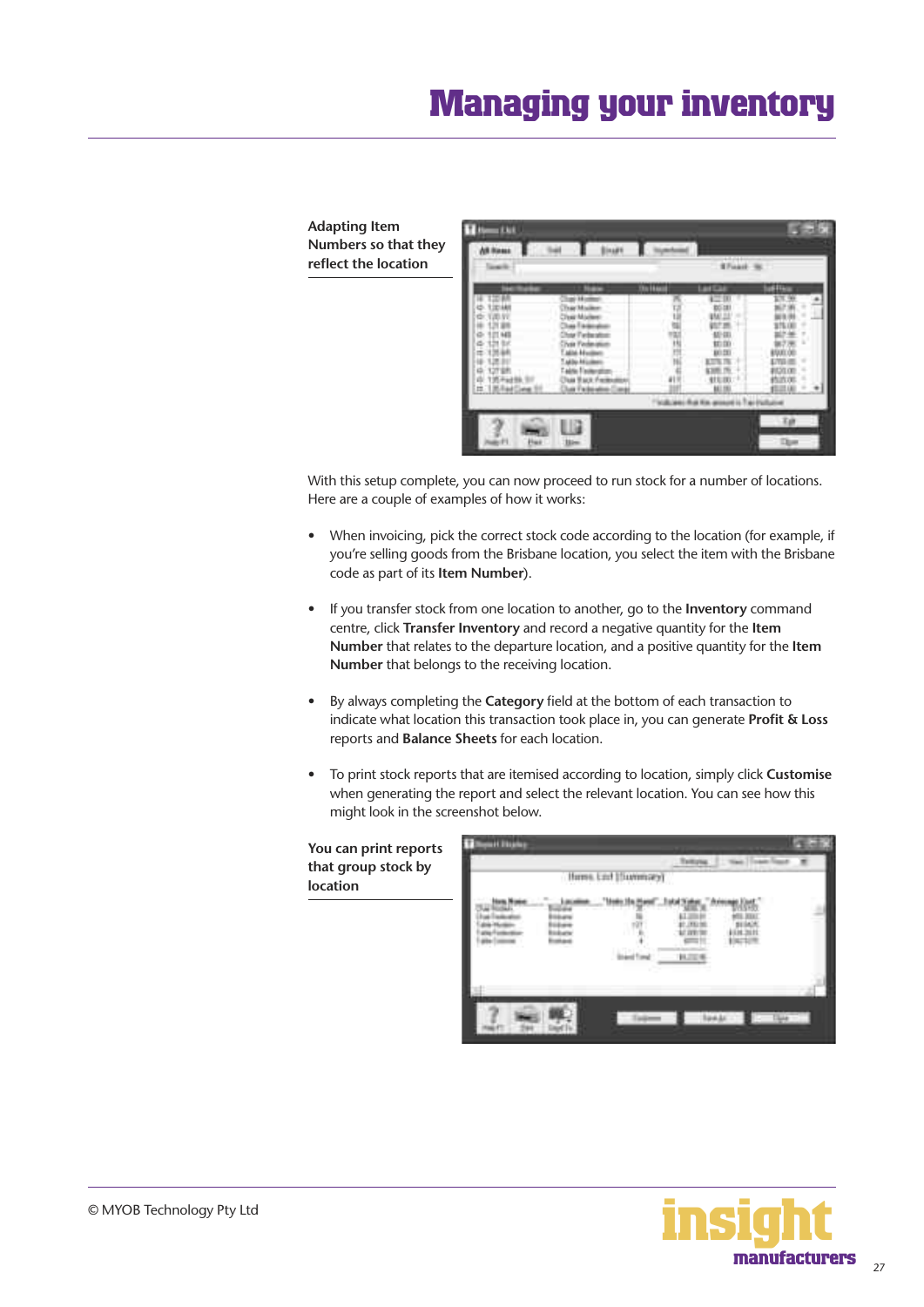#### <span id="page-27-0"></span>**Printing production job sheets**

The easiest way to create a job sheet is to create a sales order when jobs are scheduled for production. You can then create a special invoice layout customisation so that the order prints with the information that production require.

To create a sales order, go to the **Sales** window in the same way as you normally would, but select **Order** as the status in the top left corner. (Later, once production is complete, you can change this sale from an order to an invoice.)

Next, go to the **Sales** command centre and click **Print Invoices**, select Item as the **Form Layout**, and click **Customise**. Customise the sales order to include whatever types of information you require and once complete, click **Save As** and save this form with a meaningful name such as 'Job Sheet'.

If you need to generate production schedules in a spreadsheet or database format, you can export details of outstanding orders. To do this, go to the **File** menu, choose E**xport Data, Sales**, and then **Item Sales**. Select **Orders** as the **Status**. Note that the **Promised Date** field on your **Item** invoice can be used as the due date for the order, and this information can be exported to your production schedule.

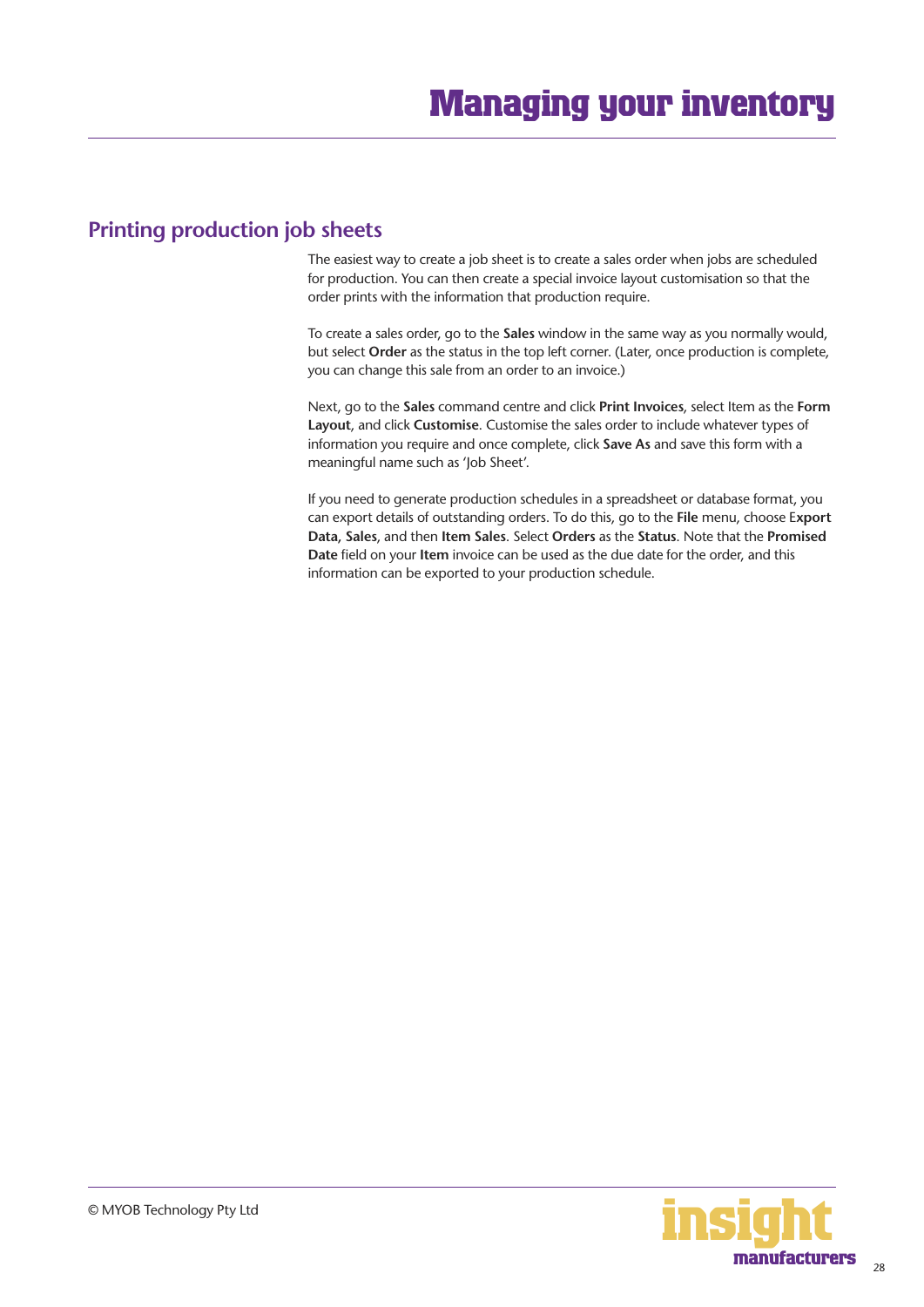### **Inventory adjustments and transfers**

<span id="page-28-0"></span>However perfect your bookkeeping and administration, from time to time you'll have to adjust quantities on hand or inventory unit costs. The following procedures explain just what to do.

#### **Adjusting for missing or damaged stock**

Go to the Inventory command centre, click **Count Inventory**, locate the item for which the quantity is wrong and type the correct quantity in the **Counted** column. The **Difference** column will reflect the quantity you want to adjust.

Click **Adjust Inventory** and you'll be asked for a **Default Adjustment Account**. In most situations, the best way to allow for small stock variations is to create a cost of sales account (5-) called 'Stock Adjustments', but if you're not sure about this, ask your accountant for their opinion.

Click **Continue** to get to the Inventory Adjustment window. All you have to do next is check the **Date** and write a **Memo**, always recording a clear, concise description if you can. Enter job or category information, if required, and click **Record**.

#### **Adjusting the unit costs of inventory items**

This scenario is the trickiest of all, and only arises if you know that the average cost of an item is wrong, but that the quantity is correct. Here's what to do:

- 1 Go to the Inventory command centre and click **Adjust Inventory**. Enter the **Date** along with a concise explanation in the **Memo**.
- 2 Work out the total adjustment you need to make. For example, if you want to raise the unit cost from \$6 to \$10 and you have 20 items in stock, you need to make a positive adjustment for \$80 (\$4 difference x 20). Enter \$80 in the **Amount** column, and 0 in the **Quantity** column.
- 3 Enter job or category information, if required, and click **Record**.

**Adjusting the unit cost without affecting the quantity** 

For all adjustments, you need to select something in the **Account** column. 'Cost of goods sold', 'writedown of obsolescent



stock' or 'stock adjustment account' are all likely candidates. Just be careful never to use your inventory account here, as this will throw your inventory out of balance.

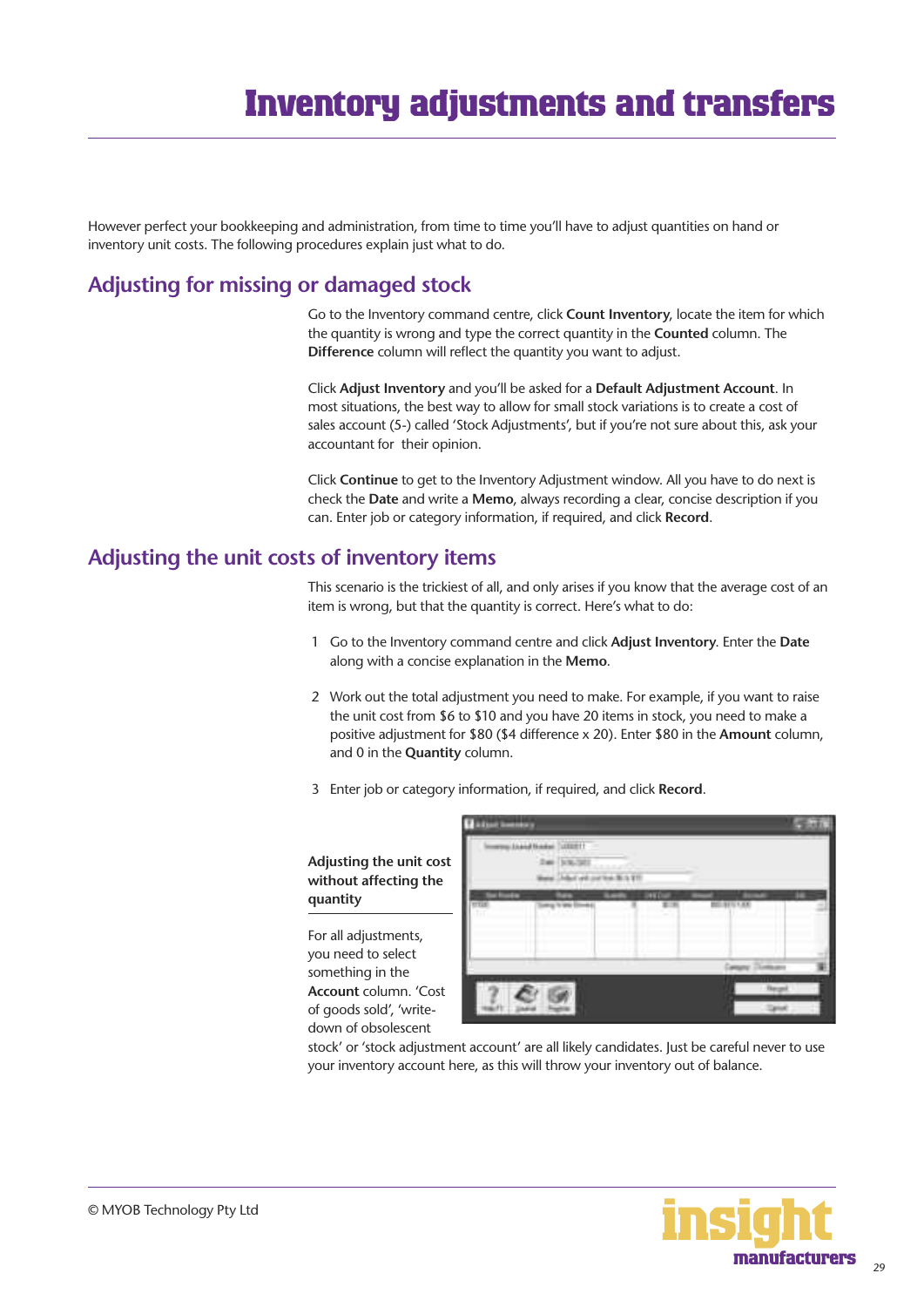#### <span id="page-29-0"></span>**Creating credit notes when inventory returns to zero**

Sometimes, when you try to put a credit note through for inventory items, you will get a message saying that 'The purchase of this item would value your inventory at less than \$0.00'.

This message appears because if you want to put a credit note through that will reduce stock levels of that particular item down to zero, the credit note must equal the value that you already have on that stock item. However, prices are always changing, so it is highly probable that the unit cost that comes up in your credit note doesn't equal your existing average unit cost.

#### **Here's what to do to fix the problem:**

- 1 Go to the Inventory command centre, click **Set Item Prices** and then click **Avg Cost**. Note the **Average Cost** for the item you are crediting, down to the last decimal point (if the price is \$22.50234, then note this down exactly).
- 2 Return to your credit note, and use this **Average Cost** as the **Price**.
- 3 Note the **Total Amount** of this credit note and calculate the difference between this and the total on the credit note you have received. Then click **Record**.
- 4 You will need to put through an adjustment for the difference. To do this, create a new purchase, click **Layout** and select **Miscellaneous**.
- 5 Use a cost of sales account as the **Allocation Account**, and write the credit note number in the **Memo** field. Remember to put a minus figure in the **Amount** column if you are doing a further credit adjustment.

#### **Journaling stocktake totals when you don't use inventory**

Just because you don't use MYOB's inventory module, doesn't necessarily mean that you don't have inventory (maybe you have an independent Point of Sale system, or you've decided not to track inventory on an ongoing basis). However, you may want to show the value of stock movements on a regular basis, so that your Profit & Loss remains accurate. Here's what to do:

- 1. First, check out the layout of your **Accounts List**. It is simplest to have only one asset account called Inventory or Stock on Hand, and one cost of sales account called Purchases. (This is preferable to the traditional 'Trading Profit & Loss' format, which includes Opening Stock, Closing Stock and Purchases in the Profit & Loss.)
- 2. Next, perform your manual stocktake and calculate the value of your stock on hand.
- 3. Go to the **Accounts** command centre and click **Record Journal Entry**. Give the journal the date of the stocktake and write a detailed **Memo**. Calculate the difference between your opening stock at the beginning of the period and your closing stock at the end of the period. If the value of your inventory has increased, debit Stock on Hand and credit Purchases. If the value of your inventory has decreased, debit Purchases and credit Stock on Hand.

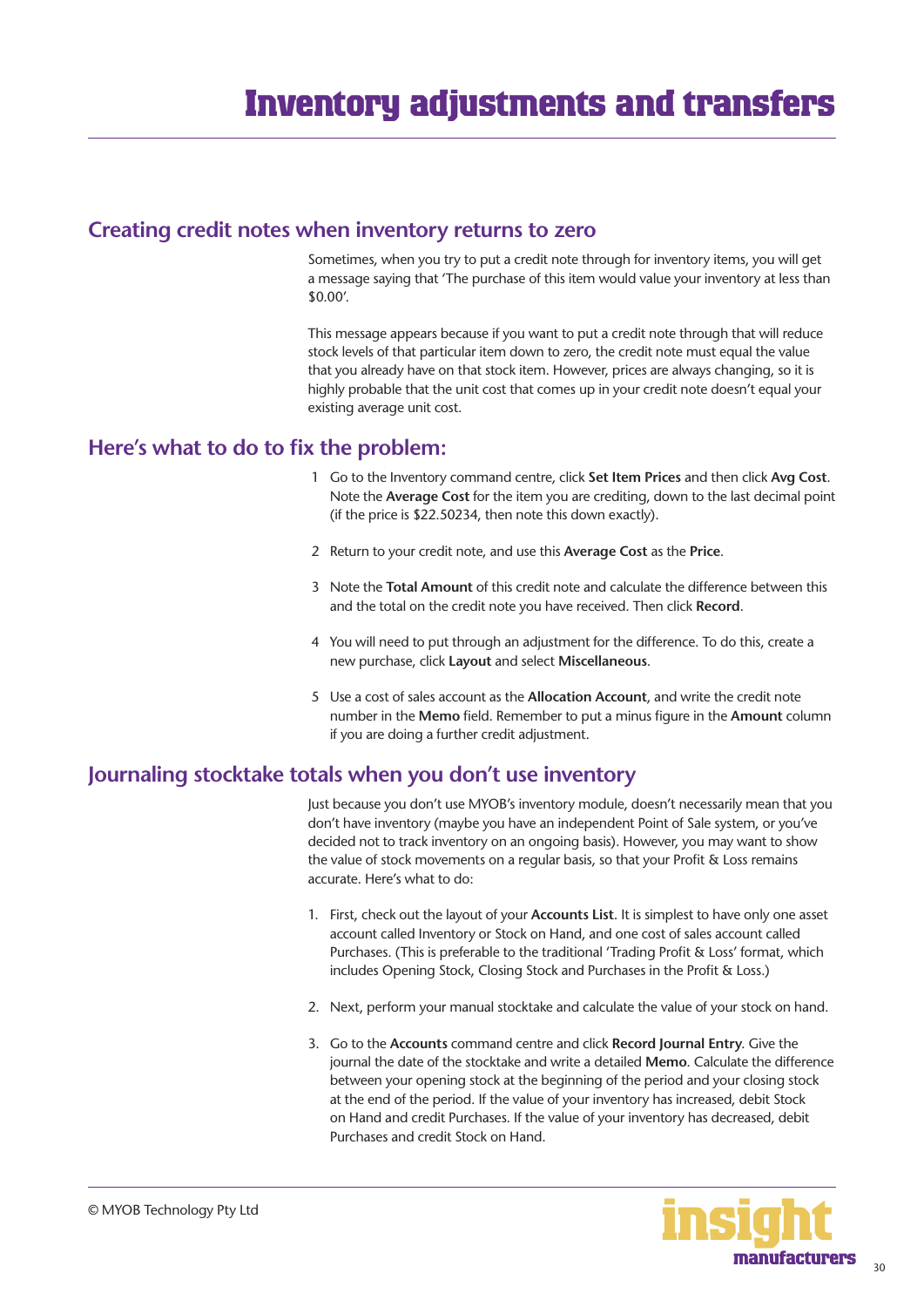### <span id="page-30-0"></span>**Inventory adjustments and transfers**

4. Check that this journal is correct by printing a Balance Sheet for the month in which the stocktake was performed. If the value of your Inventory account equals the value of your manual stocktake, then you know you got the journal right!

**Sales Room** 

**You can still adjust for stocktake values, even if you don't use MYOB's inventory features**

| Incorporating the cost of labour |  |  |
|----------------------------------|--|--|
| into item costs                  |  |  |

Al course **M.2019** 

The labour question is a little fraught with peril,

as by necessity your transactions become complicated. How you account for time spent building items, whether you plan to record standard times or actual times, and whether you choose to include on-costs in your labour price, are just some of the issues you'll have to deal with. You're probably best to consult with your accountant or an MYOB Certified Consultant before embarking on any system that is too complex.

However, here's one possible framework for including labour in your item costs. You can try this method and then adapt it to your particular circumstances:

- 1 Set up a new item called Labour. Click on **I Inventory This Item**, and link the **Asset Account** for this item to your Production Wages expense account.
- 2 Do an **Inventory Adjustment** to credit this item with 100 or so units, choosing as your **Unit Cost** the hourly rate, including on-costs such as super.
- 3 Adjust the Auto-Build information for all items that have a set labour component, showing time taken (in hours) in the **Quantity** column.
- 4 When you build items, do an Auto-Build transaction as per normal. MYOB will reallocate the cost of labour, shifting it out of your Production Wages expense account and into the value of inventory.

By the way, to check 'behind-the-scenes' information on any transaction (particularly useful when dealing with complicated inventory adjustments), simply press Ctrl-R (the recap command) while displaying the transaction. You'll see details of all the debits and credits involved.

#### **Incorporating freight into item costs**

There are a couple of different ways to incorporate freight or shipping costs into your unit costs, if desired. See the MYOB Software for Wholesalers guide for more details.

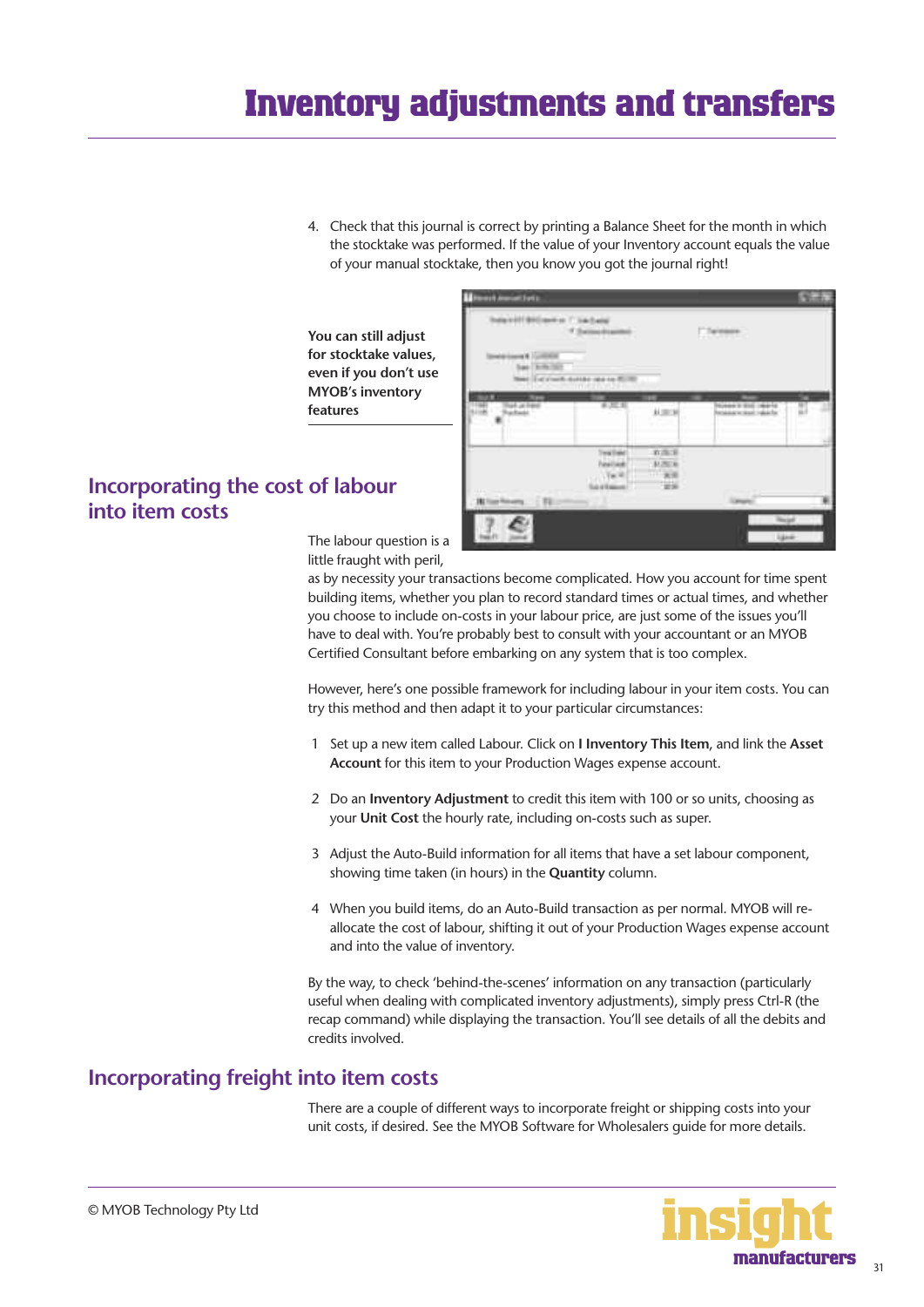

<span id="page-31-0"></span>Keeping an eye on costs is essential and you want to make updating prices as easy and as efficient a process as possible. Here's how:

#### **Calculating average and last cost**

If you go to the **Set Item Prices** menu in the **Inventory** command centre, you'll notice that you can choose to view items either by **Average Cost** or by **Last Cost**.

**Average Cost** is calculated by dividing the current inventory value by the number of units in inventory. It's as simple as that! In accordance with Australian accounting standards, MYOB software uses **Average Cost** to calculate the total value of your inventory.

Last Cost is the equivalent of your supplier's list price, and does not include supplier discounts, freight or early payment discounts.

Remember! Be careful when relying on **Average Cost** or **Last Cost** information when setting prices. **Average Cost** includes supplier discounts, but doesn't include GST. **Last Cost** includes GST, but doesn't include supplier discounts. Neither cost includes freight or early payment discounts.

#### **Setting up multiple selling prices**

Only MYOB Premier and MYOB AccountEdge allow for multiple selling prices per item. Click the **Selling Details** tab of any item and you'll notice that you can have up to six pricing levels for each item. By default, these levels are labelled A through F, but you can label your pricing levels in whatever way makes the most sense for your business. For example, you might have Retail, Wholesale, Trade 1, Trade 2, Staff and Special as your price levels. That way, you can keep separate selling prices for different types of customers.

It's a good idea to change the price level labels so that they are more meaningful for

your business. Go to the **Lists** menu, choose **Custom Lists & Field Names**, and then click the **Price Level** tab.

**Setting up price levels and quantity breaks in MYOB Premier and AccountEdge**

If you offer discounts for certain quantities, you can set up quantity breaks using the **Quantity Over** field.

|     | ۰                                          |                                                |                                                    |   | ٠ |
|-----|--------------------------------------------|------------------------------------------------|----------------------------------------------------|---|---|
|     | шr<br>ut in<br>ūЮ<br>÷<br>ÿ<br>計算<br>in it | ж<br>BL.<br>ш<br>v<br>×<br>и<br>R<br>Ħ<br>-910 | π<br>۰<br><b>IR</b><br>諭<br>ш<br>×<br>w<br>т<br>m. | × |   |
| 692 |                                            |                                                |                                                    |   |   |

For example, if you want to create pricing levels for sales of this item in quantities of 25 or more, enter 25 in this field. If you intend to offer further discounts for sales of this item in quantities of 50 or more, enter 50 in the next field.

The last stage of setting up multiple selling prices is to specify what price level each customer belongs to. Go to the **Card File** command centre, click **Cards** and edit your customers one by one. Go to the **Selling Details** tab and select the appropriate **Price Level**.

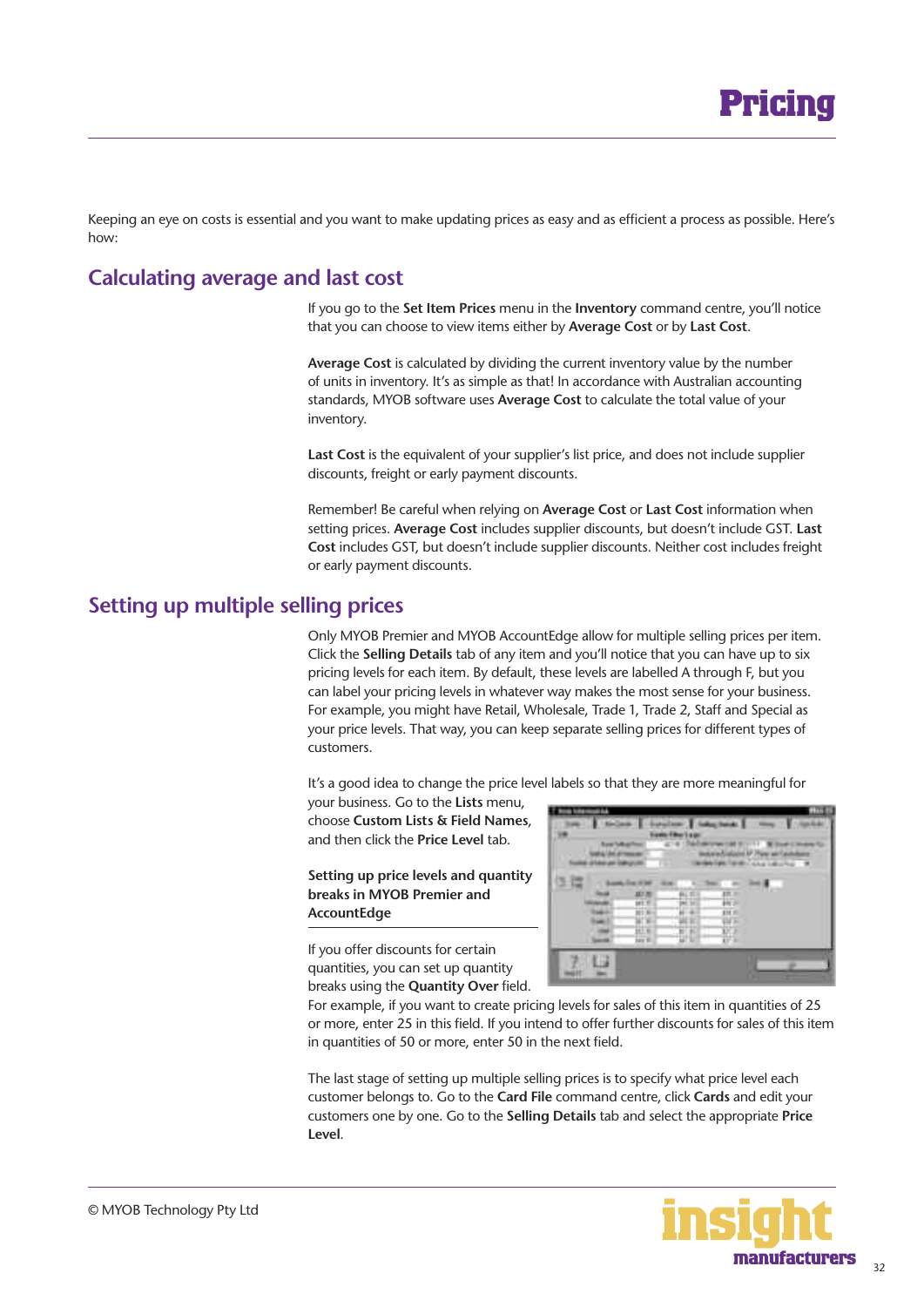

#### <span id="page-32-0"></span>**Updating prices**

To update selling prices, go to the Inventory command centre and click **Set Item Prices**. If you only wish to change a few prices, mark each item you wish to update by clicking against them, then click the **Shortcuts** button. To set new prices for the entire list, just click **Shortcuts**.

Work through this dialogue box from the bottom up, starting with the **Basis for Calculation**. Choose whether you wish to refer to **Average Cost** or to **Last Cost**, and whether you want to calculate profit based on **Margin, Markup** or **Gross Profit**. State whether you want to round prices **Up** or **Down**, or to the nearest specified unit.

The differences between **Percent Margin, Percent Markup** and **Gross Profit** can be confusing. Use **Percent Margin** if you think of profit as a percentage of the final selling price. Use **Percent Markup** if you think of profit as a percentage of the buying price. Use **Gross Profit** if you think of profit as a fixed dollar amount per item.

#### **Analysing profit on each stock line**

To see how much profit you're making on each individual stock line, do the following:

- 1 Go to the **Analysis** menu and select **Sales**.
- 2 Click **Filters** and select **All Items**.
- 3 Select your desired date range, and click **OK**.
- 4 Click the **Profit** button to analyse the profit contributed from each stock line, or click **Margin** to see this as a percentage. Click the **Avg Cost** button to see total sales of each line, along with the number of units sold.
- 5 Click the graph buttons (**Sales** and **Profit**) to see this information in pictorial format, similar to the screenshot below.



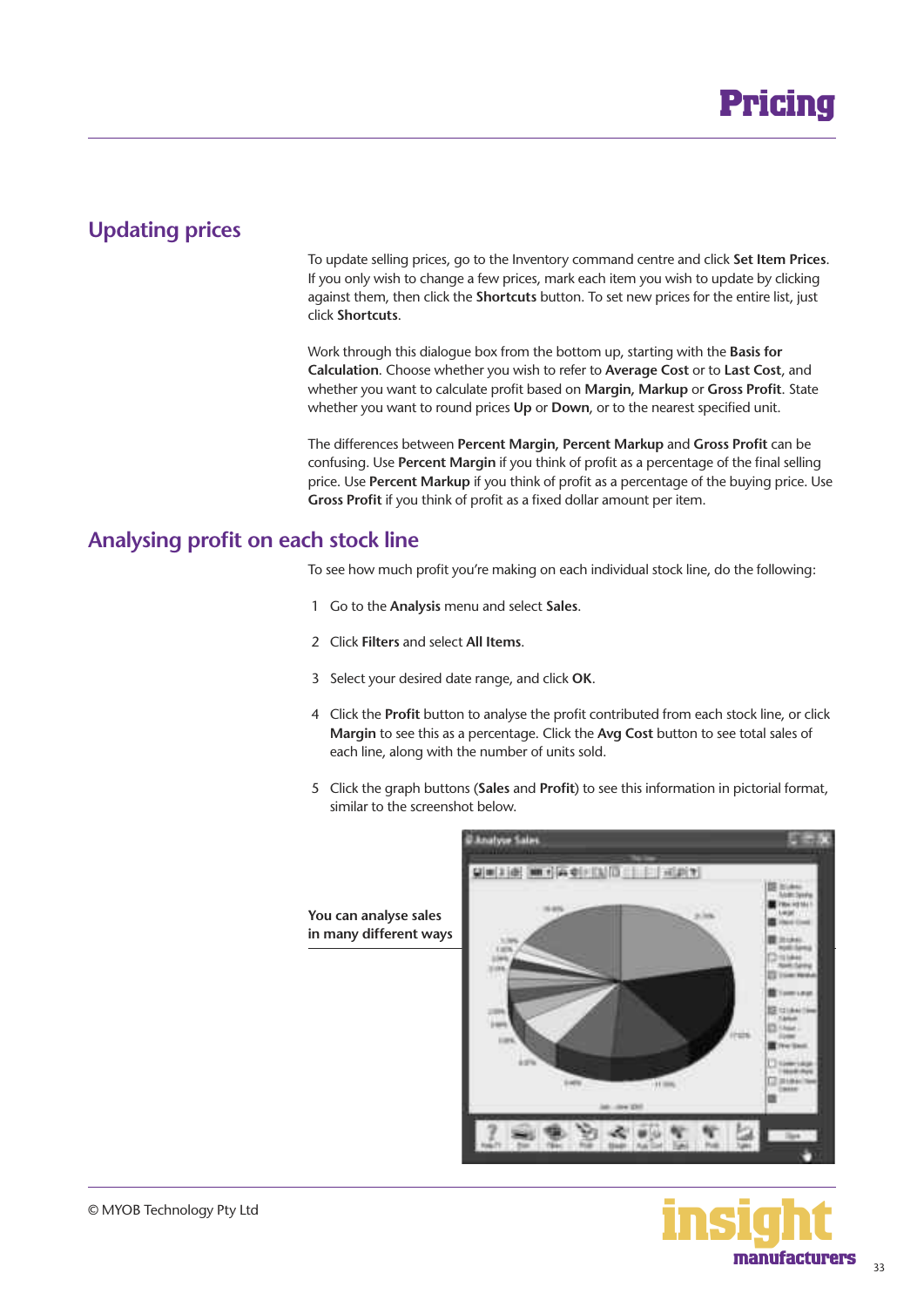<span id="page-33-0"></span>One of the fantastic things about MYOB software is that every transaction can be coded in several different ways. For example, in the Spend Money transaction below, the Card shows the name of the supplier; the Acct# field shows the type of expense, the Job column shows the cost centre and the Category shows the location.

#### **You can use accounts, jobs and categories to analyse business profitability**

When you first set up your system, it's worth taking some time to figure out how you might take advantage of the job and category features. By analysing how much money you're making (or losing!) on everything you do, you can fine-tune your business to maximise your chances of success.

| mia will Chinese Pa   |                                                                        | <b>MISSION</b>                            |                                                   | <b>U</b> Tarridak  |
|-----------------------|------------------------------------------------------------------------|-------------------------------------------|---------------------------------------------------|--------------------|
|                       | Call III . Cannot James<br>121 Handler Stone<br>Arthurson History 3154 | The fundel ad Treng Tue Date: and SCCells | Owner Fo., 10<br>×<br>we'll throat to<br>$-117.5$ |                    |
|                       | Here: Formula to Lube in eaching                                       |                                           |                                                   | <b>WELLER</b>      |
| <b>AULE</b><br>H789 1 | <b><i><u>Report Mademoire</u></i></b>                                  | <b>STATISTIC</b>                          | <b>Rieder</b> n 1                                 | 7.447<br>٠         |
|                       | <b>Learning and</b>                                                    | <b>TIFR</b>                               |                                                   |                    |
|                       | <b>HATH</b>                                                            | AT TH<br>10570                            |                                                   |                    |
|                       | <b>Dat of Eastern</b><br>Distributed Still Common                      | 9191                                      | Wegner Thinkil (Shkun                             | <b>All Address</b> |

#### **Analysing profitability by accounts**

The first (and possibly the easiest) way to analyse where you make your money is to set up your Accounts List so that it reflects the many activities of your business. For example, if you sell three kinds of products your income accounts might include **Income Product A, Income Product B,** and **Income Product C**. Alternatively, if you deal with different types of customers, your income accounts might include **Income Customer Type A, Income Customer Type B** and **Income Customer Type C**. (Note that it is always good to try and divide your income into several different accounts, rather than lumping it all together as one.)

#### **Analysing profitability by jobs or cost centres**

The second way to analyse where you make your money is to divide your business into different cost centres by creating a job for each one. You can then generate a Profit & Loss report for each cost centre, as well as a Profit & Loss report for your business as a whole. Alternatively you can use MYOB Accounting, MYOB Accounting Plus, MYOB Premier and MYOB AccountEdge's categories feature for more advanced cost centre management.

Here are some real-life examples of how manufacturers use job numbers to help them manage their business:

- An established manufacturer sold direct to Australia, France and Canada. By giving each country its own job number, he could see the income and expenses generated from each country.
- A vineyard manufactured both organic wine and organic grape juice. By giving each product a job code and allocating job codes to income and expenses, the vineyard could see how much profit (not just how much income) each product generated.

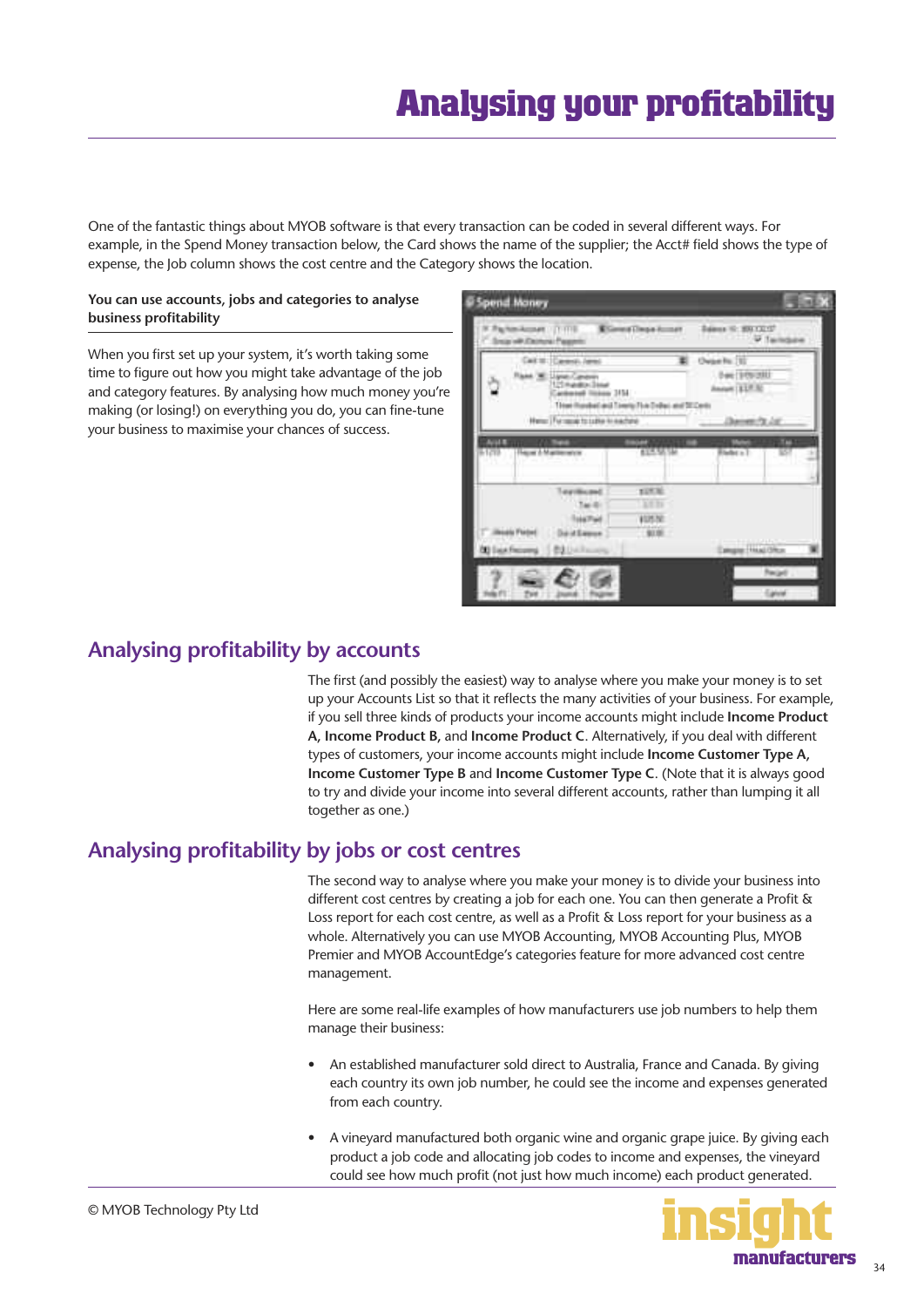<span id="page-34-0"></span>• A manufacturer was eligible for an AusTrade export grant that refunded 50% of all marketing expenses that related to exports. By creating a job number for AusTrade, and coding all eligible marketing expenses, he could print a job report that detailed all expenses at the drop of a hat, ready for his annual grant submission to AusTrade.

**Jobs can be used creatively to analyse all types of information**



#### **Analysing profitability by category or location**

If you operate from more than one location, you can use categories to analyse the profitability of each branch. For example, you might have one warehouse in Sydney and another in Melbourne. If you code every transaction with a category that indicates which branch it came from, you can assess the profitability of each branch independently of the other.

To use categories, you need to turn on category tracking. Go to the **Setup** menu, choose **Preferences**, and then click the **System** tab. Mark the **Turn on Category Tracking** checkbox. If you want to be forced to enter a category for every transaction, select the **Categories are Required** option, rather than the **Categories are Not Required** option.

By the way, if you're unsure of whether to use jobs or categories to analyse profitability, bear in mind that you can split a single transaction across several jobs, but you can't select more than one category for a single transaction.

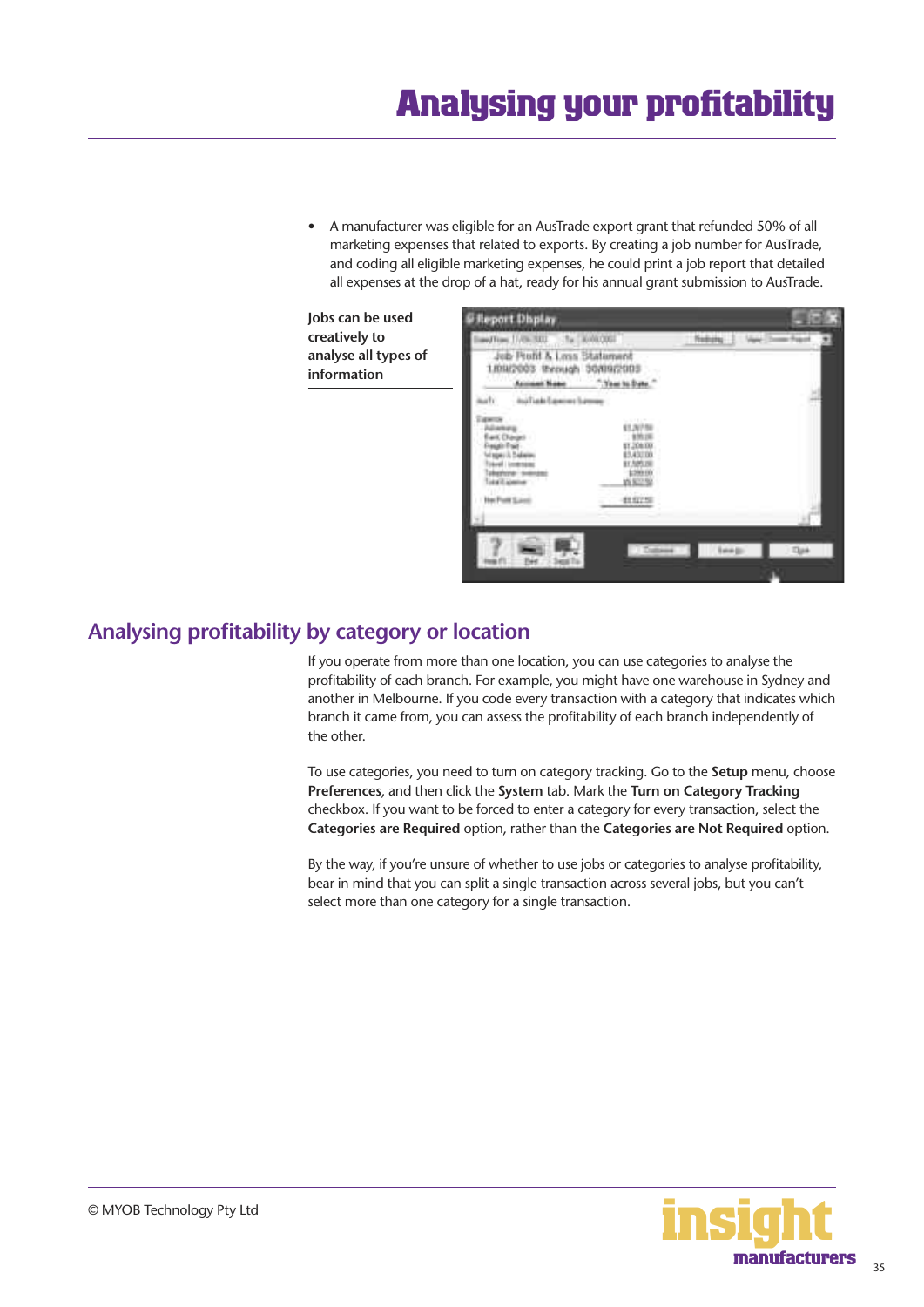### **Understanding GST**

<span id="page-35-0"></span>MYOB software makes accounting for GST about as easy as something so complex could be. So long as you record all your transactions and allocate the right tax code to each one, there's not a great deal that can go wrong. The main thing to remember is to allocate the right tax code when recording transactions. This done, everything else should fall into place.

#### **Recording GST**

Whenever you record a transaction, you can choose whether to enter the amount as taxinclusive or tax-exclusive by toggling the **Tax Inclusive** checkbox in the top right of every window. (When recording payments or receipts in MYOB BusinessBasics and MYOB FirstEdge, you may have to click the **Split** button in order to view this option.)

Usually, you'll find it easiest to mark the **Tax Inclusive** checkbox and enter all amounts including tax. You'll find that the GST calculates automatically and you don't have to go looking up every receipt to double-check the tax total.

You can make life easy for yourself by going to your Accounts List and, one by one, double-clicking each account and checking the linked **Tax Code**. This way, the correct tax codes appear automatically when you record sales, purchases or Spend Money transactions.

#### **Deciding what GST codes you need**

Most manufacturers find that they only need six tax codes: CAP; FRE; GST; ITS; N-T and QUE. Importers may also need the additional tax code IMP and exporters need the additional tax code EXP (for more information about these codes, check out the MYOB Software for Importers and Exporters guide).

To review your codes, go to the **Lists** menu and choose **Tax Codes**. Comparing your list with the list shown below, delete any codes you don't need (they'll only serve to cause confusion) and add any codes that are missing. For all tax codes, the **Linked Account for Tax Collected** should be GST Collected from Sales and the **Linked Account for Tax Paid** 

should be GST Paid on Purchases. Once you're finished, your tax code list should look similar to the one below:

**Your tax code list should look something like this**

What do the different codes mean? Here's an explanation:



#### **CAP (GST on capital acquisitions)**

If you buy new tools, equipment or vehicles that cost more than \$1,000 before GST (assuming you're part of the Simplified Tax System) or if you buy any new tools, equipment or vehicles at all (if you're not part of the Simplified Tax System), you need to report these purchases separately on your Business Activity Statement. To do this, you need a separate tax code called CAP. If you're not whether or not you're part of the Simplified Tax System, ask your accountant.

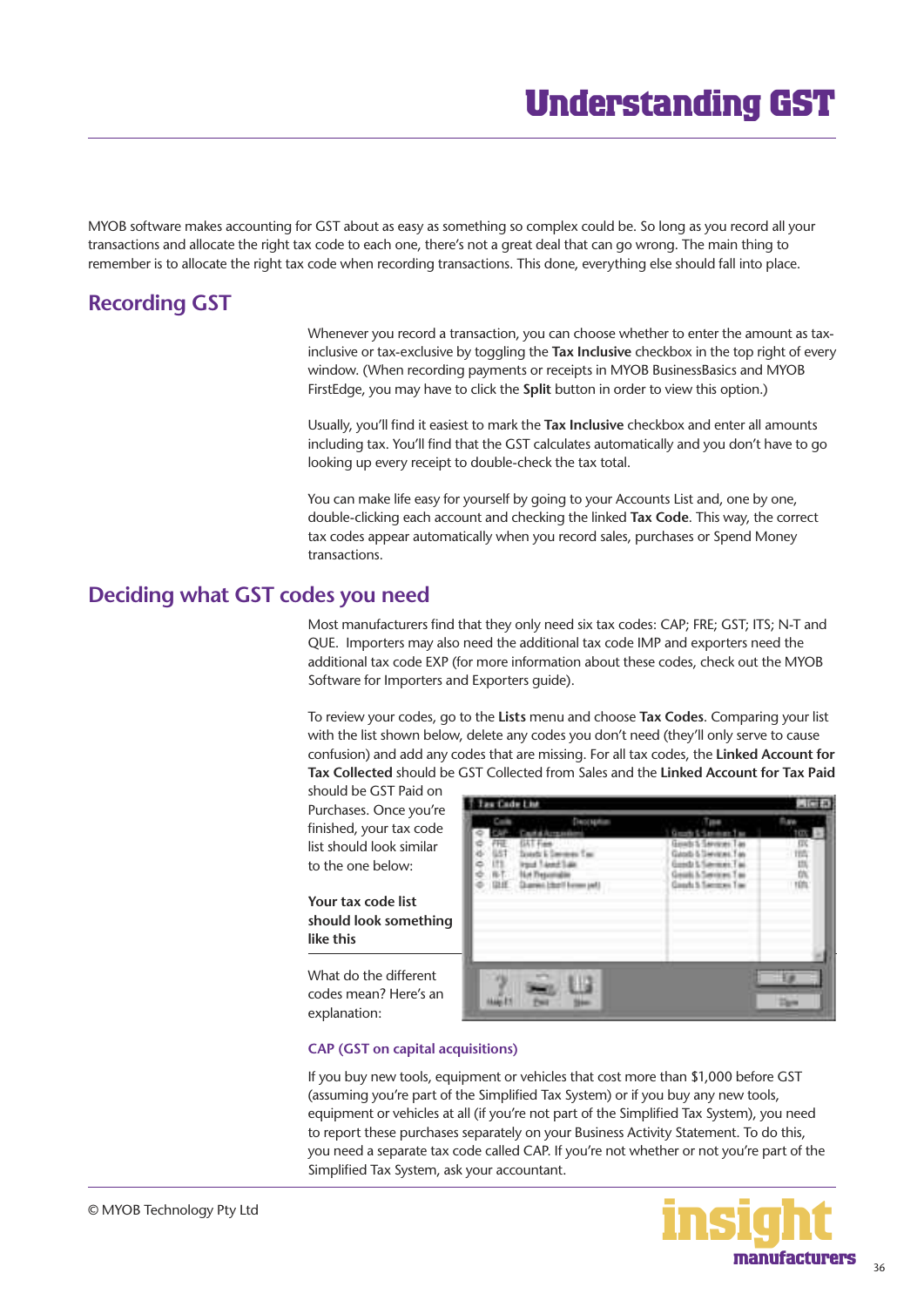#### <span id="page-36-0"></span>**FRE (GST-free goods and services)**

Even if you don't sell any GST-free goods or services, you're bound to end up purchasing GST-free supplies such as bank charges, donations or government charges. If you employ any subcontractors who have an ABN but aren't registered for GST, use FRE as the tax code for their payments.

#### **GST (Goods and Services Tax)**

GST is the tax code that you'll use for most sales and purchases.

#### **ITS (input taxed sale)**

Use this code for interest and dividend income and rental income from residential property investments.

#### **N-T (not reportable)**

N-T stands for not reportable and is the code you use for everything that falls outside the GST net, such as wages; superannuation; loan repayments; bank transfers and personal spending.

#### **QUE (query)**

Use the query code whenever you're not sure what code to use. That way, when you get to the end of the quarter, you can print a report for all transactions coded QUE and ask your accountant or MYOB Certified Consultant to give you a hand choosing the correct codings.

#### **Deciding what codes to use when**

One of the tricky things when first recording income and expenses is to figure about what tax code to use when. Here are tips to help you out, written especially with manufacturers in mind:

#### **Income**

- All taxable items should have GST as the tax code.
- All non-taxable items (food, medical supplies, educational materials, etc) should have FRE as the tax code.
- All exports should have EXP as the code.
- All interest income should have ITS as the tax code.
- If you receive money from a personal source and it isn't really income (for example, a family loan, a gift, a tax refund or a transfer between bank accounts), select N-T as the tax code.

#### **Expenses**

- All purchases of taxable items should have GST as the tax code.
- All purchases of non-taxable items should have FRE as the tax code.
- Most expenses should have GST as the tax code, including things such as advertising, electricity, postage and telephone.
- If you're registered for the Simplified Tax System, if you buy new tools or equipment that cost over \$1,000, select CAP as the tax code (CAP stands for 'GST on capital acquisitions').

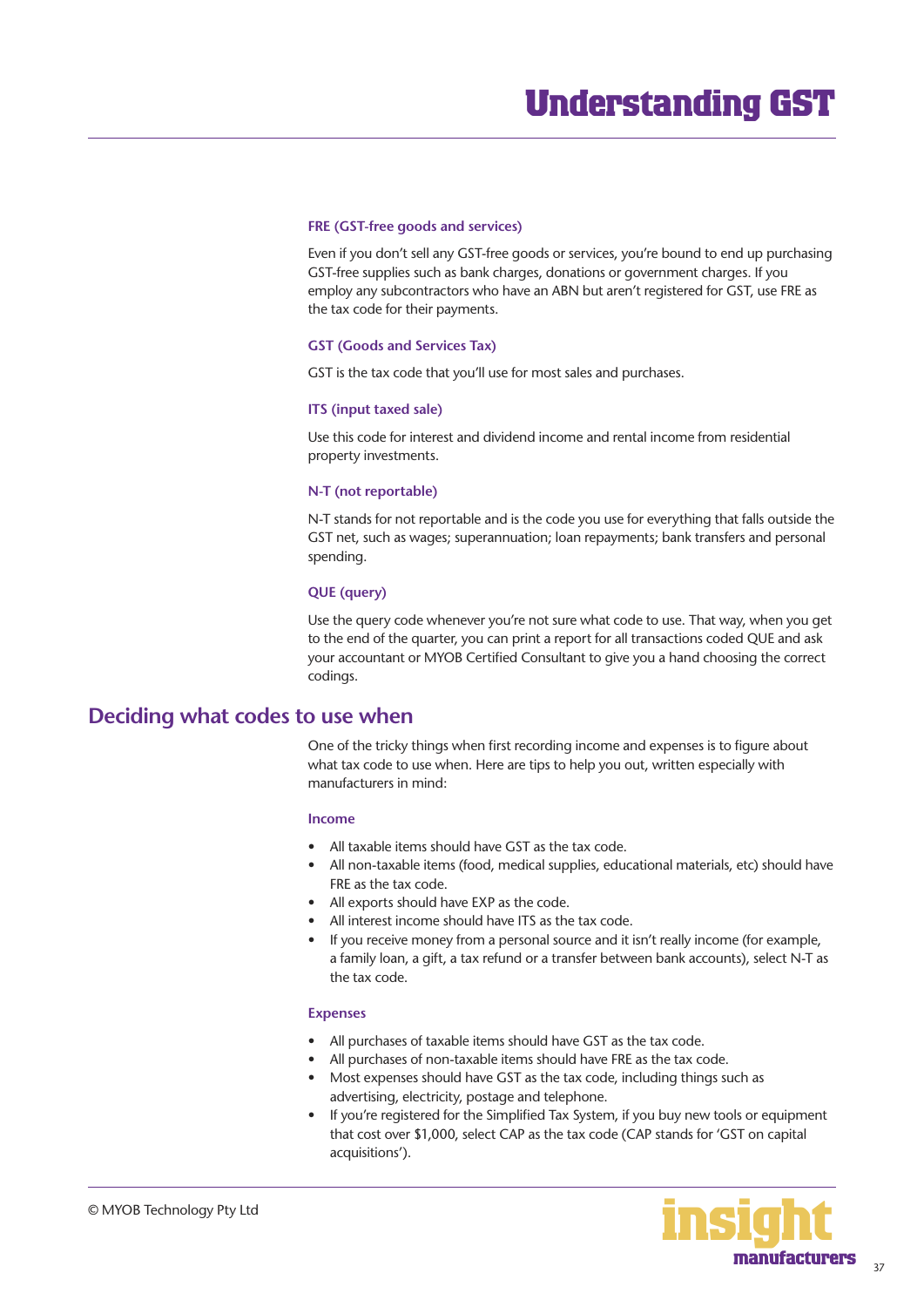- If you're not registered for the Simplified Tax System, select CAP as the tax code for all new tools or equipment, regardless of cost.
- Donations should have FRE as the tax code, as should almost all bank charges and interest expense. However, watch out, as merchant fees should have GST as the tax code.
- Hire purchase and lease payments depend on what you're paying off, when you bought it and how your accountant intends to treat it. Ask your accountant.
- Insurance is tricky, because almost every insurance policy is a mixture of taxable and tax-free (stamp duty doesn't have GST on it). Enter QUE as the tax code for insurance expense, then double-check the exact amount of GST on every insurance payment when you record it.
- Milk, tea, coffee and some first aid supplies should have FRE as the tax code.
- Residential rents should have ITS as the tax code, commercial rent should have GST as the tax code.
- Domestic travel should have GST as the tax code, overseas travel should have FRE as the tax code.
- Government charges are almost all GST-free, and include licence renewals, motor vehicle registration, council rates, water rates, land tax and stamp duty

#### **Private expenses**

• Private expenses should have N-T as the tax code, as should wages and superannuation.